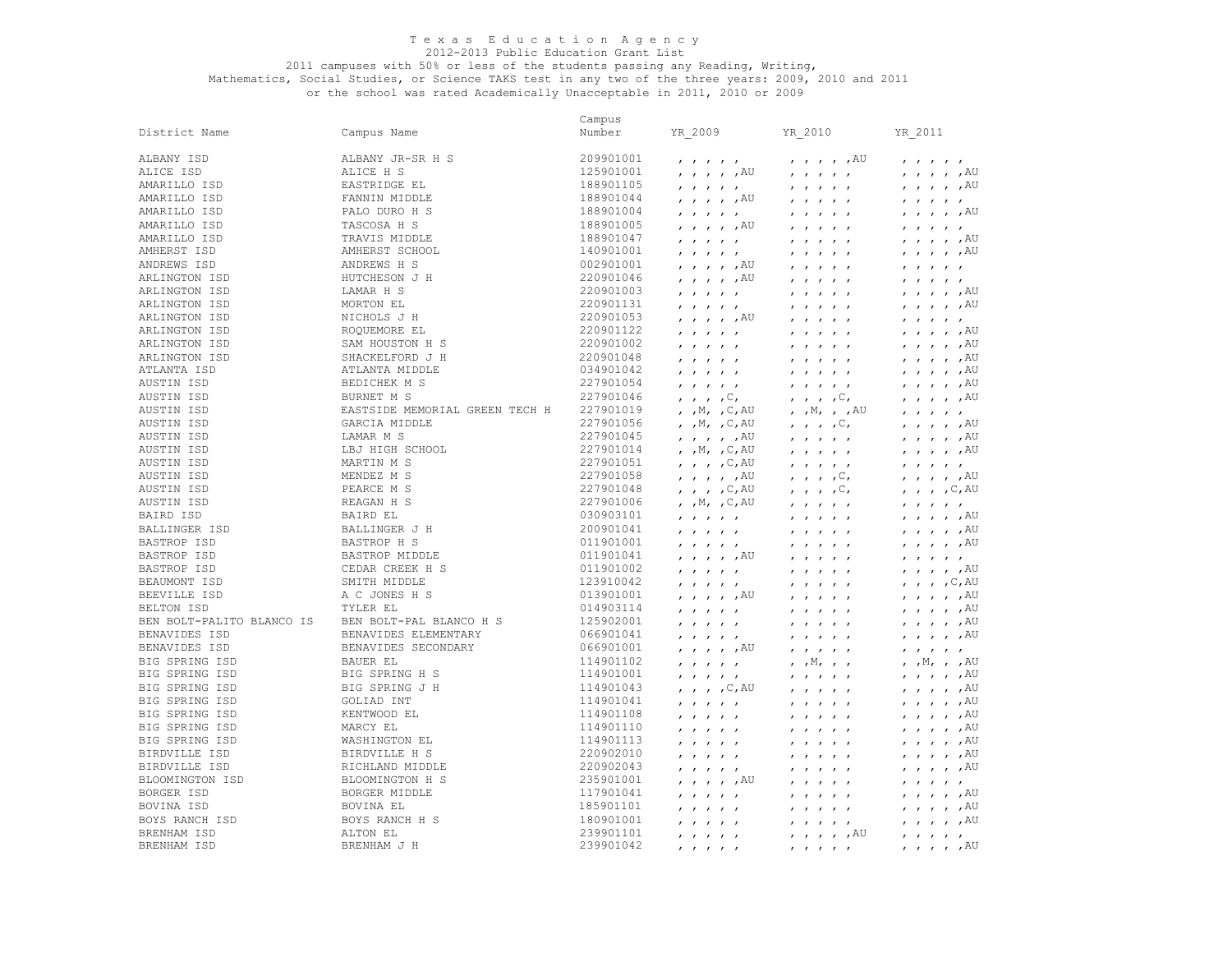# 2011 campuses with 50% or less of the students passing any Reading, Writing,

Mathematics, Social Studies, or Science TAKS test in any two of the three years: 2009, 2010 and 2011 or the school was rated Academically Unacceptable in 2011, 2010 or 2009

 BRYAN ISD SAM RAYBURN 021902046 , , , , ,AU , , , , , , , , , , CARRIZO SPRINGS CISD CARRIZO SPRINGS J H 064903041 , , , ,C,AU , , , , , , , , , , CARTHAGE ISD<br>CENTERVILLE ISD CHICO ISD<br>CLEBURNE ISD CLIFTON ISD COLDSPRING-OAKHURST CISD LINCOLN JUNIOR HIGH 204901041 , , , , , , , , , , , , , , ,AU COLEMAN ISD COLEMAN J H 042901041 , , , , , , , , , , , , , , ,AU COLORADO ISD COTULLA ISD CROCKETT COUNTY CONSOLIDA OZONA MIDDLE 053001041 , , , ,C, , , , , , , , , , ,AU CROCKETT ISD CROCKETT H S 113901002 , , , , , , , , , , , , , , ,AU CROWLEY ISD NORTH CROWLEY H S 9TH GRADE CA 220912029 , , , , , , , , , , , , , , ,AU CULBERSON COUNTY-ALLAMOOR VAN HORN H S 055901001 , , , , , , , , , , , , , , ,AU Campus<br>Number District Name Campus Name Number YR\_2009 YR\_2010 YR\_2011 BRIDGEPORT ISD BRIDGEPORT MIDDLE 249903041 , , , , , , , , , , , , , , ,AU BROOKS COUNTY ISD FALFURRIAS H S 024901001 , , , , , , , , , , , , , , ,AU BROOKS COUNTY ISD FALFURRIAS J H 024901041 , , , , , , , , , , , , , , ,AU BROWNFIELD ISD BROWNFIELD H S 223901001 , , , , , , , , , , , , , , ,AU BROWNFIELD ISD BROWNFIELD MIDDLE 223901041 , , , , ,AU , , , , , , , , , , BROWNFIELD ISD OAK GROVE EL 223901102 , , , , , , , , , , , , , , ,AU BROWNSVILLE ISD CANALES EL 031901101 , , , , , , , , , , , , , , ,AU BROWNSVILLE ISD FAULK MIDDLE 031901043 , , , , , , , , , , , , , , ,AU BRYAN ISD ANSON JONES EL 021902115 , , , , , , , , , ,AU , , , , ,AU BRYAN ISD ARTHUR L DAVILA MIDDLE 021902047 , , , ,C,AU , , , , , , , , , , BRYAN ISD FANNIN EL 021902106 , , , , ,AU , , , , , , , , , ,AU BRYAN ISD JANE LONG 021902045 , , , , C,AU , , , , , , , , , , , , , BURKEVILLE ISD BURKEVILLE H S 176901001 , , , , , , , , , , , , , , ,AU BURNET CISD BURNET H S 027903001 , , , , , , , , , , , , , , ,AU CALDWELL ISD CALDWELL H S 026901001 , , , , ,AU , , , , , , , , , , CARLISLE ISD CARLISLE SCHOOL 201913001 , , , , , , , , , , , , , , ,AU CARTHAGE ISD BAKER-KOONCE INT 183902101 , , , , , , , , , , , , , , ,AU CENTERVILLE EL  $228904101$ ,  $N,$ , , , , , , , , , , , , , , , , , C, AU CHARLOTTE ISD CHARLOTTE EL 007901101 , , , , , , , , , , , , , , ,AU CHARLOTTE ISD CHARLOTTE H S 007901001 , ,M, ,C, , , , , , , , , , ,AU CHARLOTTE ISD CHARLOTTE MIDDLE 007901041 , ,M, , , , , , , , , , , , ,AU CHICO ISD CHICO H S 249904001 , , , , , , , , , , , , , , ,AU CLEBURNE ISD CLEBURNE H S 126903001 , , , , , , , , , , , , , , ,AU CLEVELAND ISD NORTHSIDE EL 146901102 , , , , , , , , , ,AU , , , , , CLIFTON ISD CLIFTON EL 018901101 , , , , , , , , , , , , , , ,AU COLORADO ISD COLORADO MIDDLE 168901041 , , , , , , , , , , , , , , ,AU COLORADO ISD HUTCHINSON ELEMENTARY 168901101 , , , , , , , , , , , , , , ,AU CONNALLY ISD CONNALLY HIGH SCHOOL 161921001 , , , , , , , , , , , , , , ,AU CONNALLY ISD CONNALLY JUNIOR HIGH 161921041 , , , , ,AU , , , , , , , , , ,AU CORPUS CHRISTI ISD CUNNINGHAM MIDDLE 178904046 , , , , , , , , , , , , , , ,AU CORPUS CHRISTI ISD MILLER H S CTR FOR COMMUNICATI 178904003 , , , , , , , , , ,AU , , , , , CORPUS CHRISTI ISD MOODY H S 178904004 , , , , , , , , , , , , , , ,AU CORPUS CHRISTI ISD SOUTH PARK MIDDLE 178904052 , , , , ,AU , , , , , , , , , , CORRIGAN-CAMDEN ISD CORRIGAN-CAMDEN EL 187904103 , , , , , , , , , , , , , , ,AU COTTON CENTER ISD COTTON CENTER SCHOOL 095902001 , , , , , , , , , , , , , , ,AU COTULLA ISD FRANK NEWMAN MIDDLE 142901041 , , , ,C,AU , , , , , , , , , ,AU CROCKETT ISD CROCKETT J H 113901041 , , , , ,AU , , , , , , , , , ,AU CROSBY ISD CROSBY HIGH SCHOOL 101906001 , , , , , , , , , , , , , , ,AU CROWLEY ISD CROWLEY H S 9TH GRADE CAMPUS 220912009 , , , , , , , , , , , , , , ,AU CROWLEY ISD CROWLEY MIDDLE 220912042 , , , , , , , , , , , , , , ,AU CROWLEY ISD PARKWAY EL 220912106 , , , , , , , , , , , , , , ,AU CROWLEY ISD SIDNEY H POYNTER 220912110 , , , , , , , , , , , , , , ,AU CROWLEY ISD SUMMER CREEK MIDDLE 220912043 , , , , , , , , , ,AU , , , , , CRYSTAL CITY ISD BENITO JUAREZ 254901104 , , , , , , , , , , , , , , ,AU CRYSTAL CITY ISD STERLING H FLY JR H S 254901042 , , , ,C,AU , , , , , , , , ,C,AU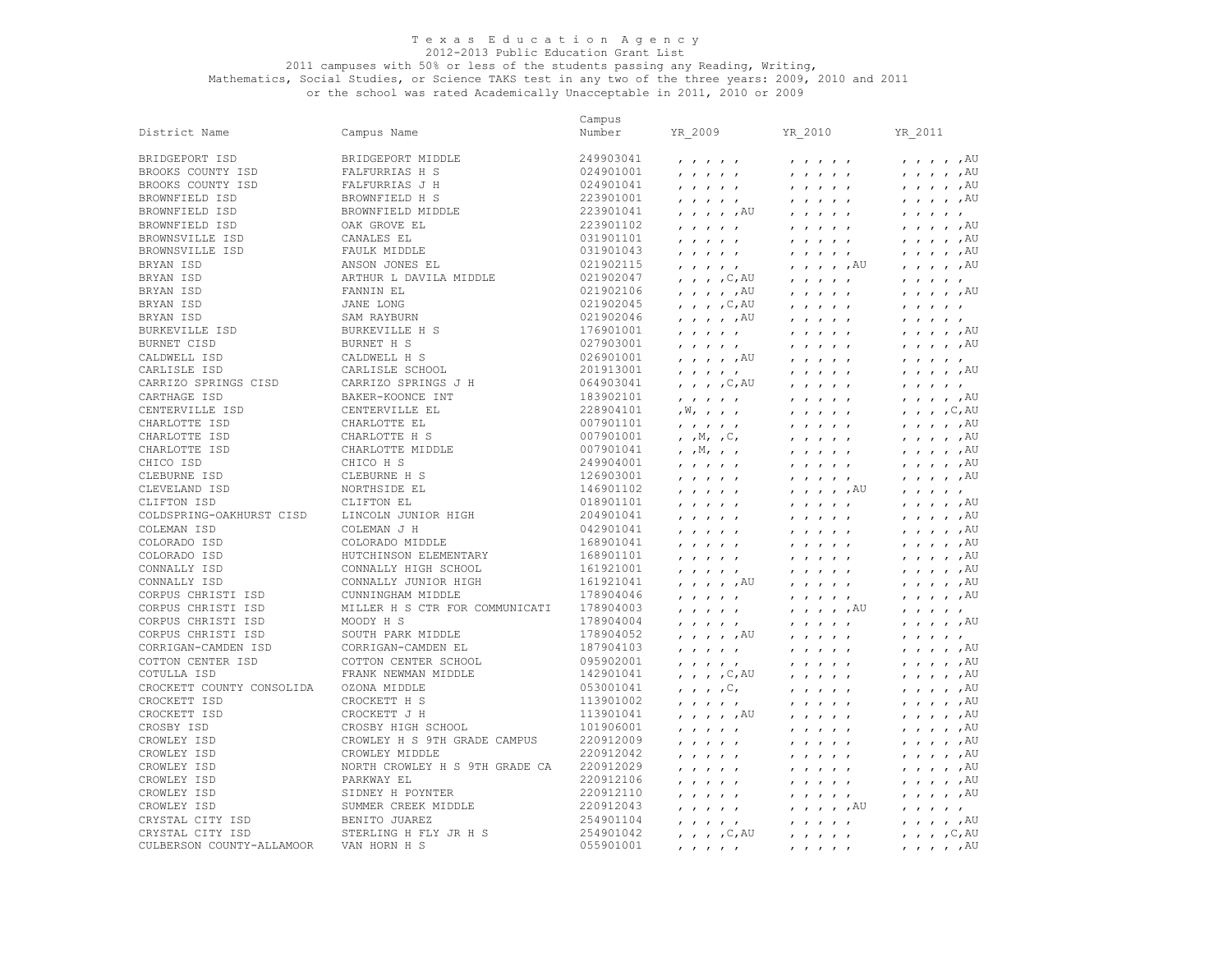## 2011 campuses with 50% or less of the students passing any Reading, Writing,

Mathematics, Social Studies, or Science TAKS test in any two of the three years: 2009, 2010 and 2011 or the school was rated Academically Unacceptable in 2011, 2010 or 2009

Campus<br>Number District Name Campus Name Number YR\_2009 YR\_2010 YR\_2011 DAINGERFIELD-LONE STAR IS DAINGERFIELD J H 172902041 , , , , ,AU , , , , , , , , , , DALHART ISD DALHART H S 056901001 , , , , , , , , , , , , , , ,AU DALHART ISD DALHART J H 056901042 , , , , ,AU , , , , , , , , , ,AU DALLAS ISD A MACEO SMITH H S 057905003 , ,M, ,C,AU , , , , ,AU , , , , ,AU DALLAS ISD ANNIE WEBB BLANTON EL SCHOOL 057905110 , , , , , , , , , ,AU , , , , ,AU DALLAS ISD BENJAMIN FRANKLIN MIDDLE 057905047 , , , ,C,AU , , , , , , , , , , DALLAS ISD BOUDE STOREY MIDDLE SCHOOL 057905060 , , , , , , , , , , , , , , ,AU DALLAS ISD BRYAN ADAMS H S 057905001 , , , , ,AU , , , , ,AU , , , , ,AU DALLAS ISD D A HULCY MIDDLE 057905063 , ,M, ,C,AU , , , ,C, , ,M, ,C,AU DALLAS ISD DAVID W CARTER HIGH SCHOOL 057905023 , ,M, , ,AU , , , , ,AU , , , , ,AU DALLAS ISD E B COMSTOCK MIDDLE 057905045 , , , , ,AU , , , , , , , , , ,AU DALLAS ISD EDWARD H CARY MIDDLE 057905044 , , , , , , , , ,C, , , , , ,AU DALLAS ISD EDWARD TITCHE EL 057905216 , , , ,C,AU , , , , ,AU , , , , , DALLAS ISD EDWIN J KIEST EL 057905166 , , , , , , , , , , , , , , ,AU DALLAS ISD EMMETT J CONRAD H S 057905028 , , , , , , , , , , , , , , ,AU DALLAS ISD FRANCISCO MEDRANO MIDDLE 057905079 , , , , , , , , , ,AU , , , , , DALLAS ISD FRANKLIN D ROOSEVELT H S 057905013 , , , , ,AU , , , , , , , , , ,AU DALLAS ISD FRED F FLORENCE MIDDLE 057905046 , , , , C, AU DALLAS ISD FREDERICK DOUGLASS EL 057905266 , , , , C, AU DALLAS ISD FREDERICK DOUGLASS EL 057905266 , , , ,C,AU , , , , , , , , , , DALLAS ISD H GRADY SPRUCE H S 057905017 , , , , ,AU , , , , , , , , , ,AU DALLAS ISD H I HOLLAND EL AT LISBON 057905178 , , , , , , , , , , , , , , ,AU DALLAS ISD HILLCREST H S 057905006 , , , , , , , , , ,AU , , , , , DALLAS ISD J L LONG MIDDLE 057905053 , , , , , , , , , , , , , , ,AU DALLAS ISD J N ERVIN EL SCHOOL 057905142 , , , , ,AU , , , , , , , , , , DALLAS ISD J W RAY LEARNING CENTER 057905196 , , , , , , , , ,C, , , , , ,AU DALLAS ISD JACK LOWE SR EL 057905176 , , , , C,AU , , , , , , , , , , , , , DALLAS ISD JAMES MADISON HIGH SCHOOL 057905032 , , , , , , , , , , , , , , ,AU DALLAS ISD JOHN B HOOD MIDDLE SCHOOL 057905052 , , , , , , , , , , , , , , ,AU DALLAS ISD JOHN W RUNYON EL 057905237 , , , ,C, , , , , ,AU , , , , , DALLAS ISD JULIA C FRAZIER ELEMENTARY SCH 057905146 , , , , , , ,M, , ,AU , , , , , DALLAS ISD JUSTIN F KIMBALL H S 057905008 , ,M, ,C,AU , , , , , , , , , ,AU DALLAS ISD L G PINKSTON HIGH SCHOOL 057905012 , , , , ,AU , , , , , , , , , ,AU DALLAS ISD LEE A MCSHAN JR EL 057905286 , , , , , , , , , , , , , , ,AU DALLAS ISD LINCOLN HUMANITIES/COMMUNICATI 057905009 , , , , , , , , , , , , , , ,AU DALLAS ISD NORTH DALLAS HIGH SCHOOL 057905024 , , , , ,AU , , , , ,AU , , , , ,AU DALLAS ISD OLIVER WENDELL HOLMES HUMANITI 057905051 , , , , ,AU , , , , , , , , ,C,AU DALLAS ISD ROBERT T HILL MIDDLE SCHOOL 057905050 , , , , ,AU , , , , , , , , , , DALLAS ISD ROGER Q MILLS EL 057905186 , , , , , , , , , ,AU , , , , ,AU DALLAS ISD S S CONNER ELEMENTARY SCHOOL 057905129 , , , , , , , , , , , , , , ,AU DALLAS ISD SAM TASBY MIDDLE 057905083 , , , ,C, , , , ,C, , , , , ,AU DALLAS ISD SEAGOVILLE H S 057905015 , , , , ,AU , , , , , , , , , ,AU DALLAS ISD SEAGOVILLE MIDDLE SCHOOL 057905069 , , , , ,AU , , , , , , , , , , DALLAS ISD T W BROWNE MIDDLE 057905043 , , , ,C,AU , , , , , , , , , ,AU DALLAS ISD THOMAS L MARSALIS ELEMENTARY S 057905183 , , , , , , , , , , , , , , ,AU DALLAS ISD W W SAMUELL H S 057905014 , ,M, , , , , , , ,AU , , , , ,AU DALLAS ISD WOODROW WILSON H S 057905022 , , , , , , , , , , , , , , ,AU DARROUZETT ISD DARROUZETT SCHOOLS 148905101 , , , , , , , , , , , , , , ,AU DAYTON ISD DAYTON H S 146902002 , , , , ,AU , , , , , , , , , , DAYTON ISD KIMMIE M BROWN EL 146902105 , , , , , , , , , , , , , , ,AU DE LEON ISD PERKINS MIDDLE 047902041 , , , , , , , , , , , , , , ,AU DEKALB ISD DEKALB H S 019901001 , , , , , , , , , , , , , , ,AU DELL CITY ISD DELL CITY SCHOOL 115903001 , ,M, , , , ,M, , , , , , , ,AU DEVINE ISD DEVINE H S 163901001 , , , , , , , , , , , , , , ,AU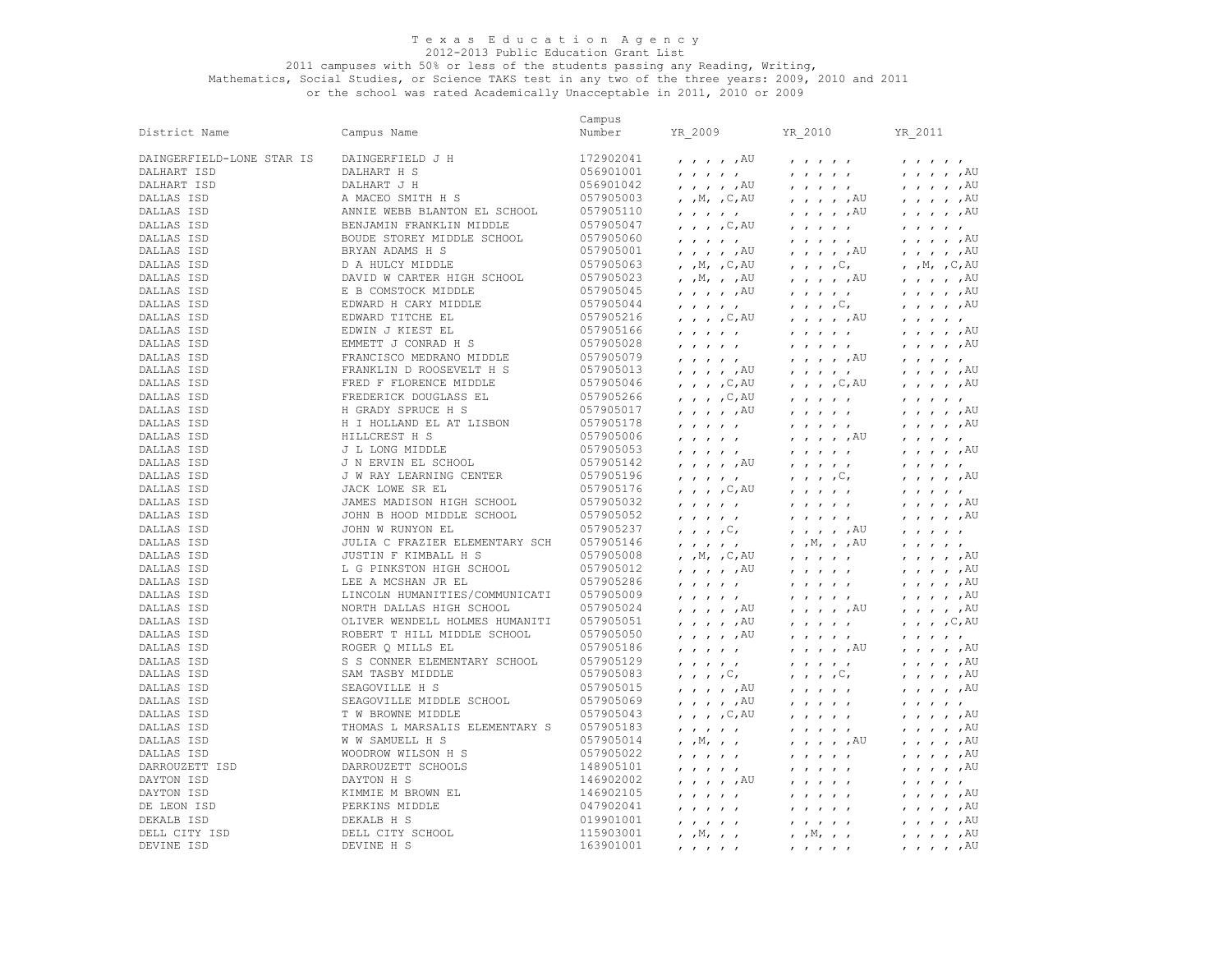## 2011 campuses with 50% or less of the students passing any Reading, Writing,

|                      |                             | Campus    |                                                                                                                         |                                                                                                                     |                                                                                                                      |
|----------------------|-----------------------------|-----------|-------------------------------------------------------------------------------------------------------------------------|---------------------------------------------------------------------------------------------------------------------|----------------------------------------------------------------------------------------------------------------------|
| District Name        | Campus Name                 | Number    | YR 2009                                                                                                                 | YR_2010                                                                                                             | YR 2011                                                                                                              |
| DILLEY ISD           | MARY HARPER MIDDLE          | 082902041 | $\mathbf{r}$ $\mathbf{r}$ $\mathbf{r}$ $\mathbf{r}$ $\mathbf{r}$                                                        |                                                                                                                     | $\prime$ $\prime$ $\prime$ $\prime$ $\prime$ $\lambda$ U                                                             |
| DONNA ISD            | PATRICIA S GARZA ELEMENTARY | 108902113 | $\mathbf{r}$ $\mathbf{r}$ $\mathbf{r}$ $\mathbf{r}$ $\mathbf{r}$                                                        |                                                                                                                     | $, , , , , , A$ U                                                                                                    |
| DUBLIN ISD           | DUBLIN INTERMEDIATE         | 072902102 | $\mathbf{r}$ $\mathbf{r}$ $\mathbf{r}$ $\mathbf{r}$ $\mathbf{r}$                                                        | $\mathbf{r}$ $\mathbf{r}$ $\mathbf{r}$ $\mathbf{r}$ $\mathbf{r}$                                                    | $\prime$ , $\prime$ , $\prime$ , $\overline{A}U$                                                                     |
| DUBLIN ISD           | DUBLIN MIDDLE               | 072902041 | $\mathbf{r}$ $\mathbf{r}$ $\mathbf{r}$ $\mathbf{r}$ $\mathbf{r}$                                                        | $\boldsymbol{r}=\boldsymbol{r}=\boldsymbol{r}=\boldsymbol{r}=\boldsymbol{r}$                                        | $\prime$ , $\prime$ , $\prime$ , $AU$                                                                                |
| EAGLE MT-SAGINAW ISD | SAGINAW H S                 | 220918004 | $\mathbf{r}$ $\mathbf{r}$ $\mathbf{r}$ $\mathbf{r}$ $\mathbf{r}$                                                        | $\mathbf{r}$ $\mathbf{r}$ $\mathbf{r}$ $\mathbf{r}$ $\mathbf{r}$                                                    | $, , , , , , A$ U                                                                                                    |
| ECTOR COUNTY ISD     | BONHAM J H                  | 068901042 | $\prime$ $\prime$ $\prime$ $\prime$ $\prime$ $\lambda$ U                                                                | $\mathbf{r}$ $\mathbf{r}$ $\mathbf{r}$ $\mathbf{r}$ $\mathbf{r}$                                                    | $\mathbf{r}$ $\mathbf{r}$ $\mathbf{r}$ $\mathbf{r}$ $\mathbf{r}$                                                     |
| ECTOR COUNTY ISD     | CROCKETT J H                | 068901044 | $, \, , \, , \, , \, ,$ $\mathbb{A} \mathbb{U}$                                                                         | $\mathbf{r}$ $\mathbf{r}$ $\mathbf{r}$ $\mathbf{r}$ $\mathbf{r}$                                                    |                                                                                                                      |
| ECTOR COUNTY ISD     | GOLIAD EL                   | 068901110 | $\mathbf{r}$ $\mathbf{r}$ $\mathbf{r}$ $\mathbf{r}$ $\mathbf{r}$                                                        | $\mathbf{r}$ $\mathbf{r}$ $\mathbf{r}$ $\mathbf{r}$ $\mathbf{r}$                                                    | $, \, \cdot \,$ , $, \, \text{AU}$                                                                                   |
| ECTOR COUNTY ISD     | HOOD J H                    | 068901045 | $, \, , \, , \, , \, ,$ $\mathbb{A} \mathbb{U}$                                                                         | $\mathbf{r}$ $\mathbf{r}$ $\mathbf{r}$ $\mathbf{r}$ $\mathbf{r}$                                                    | $, \, , \, , \, , \, ,$ $\mathbb{A} \mathbb{U}$                                                                      |
| ECTOR COUNTY ISD     | ODESSA H S                  | 068901002 | $\prime$ $\prime$ $\prime$ $\prime$ $\prime$ $\lambda$ U                                                                | $\mathbf{r}$ $\mathbf{r}$ $\mathbf{r}$ $\mathbf{r}$ $\mathbf{r}$                                                    | $\mathbf{r}$ $\mathbf{r}$ $\mathbf{r}$ $\mathbf{r}$ $\mathbf{r}$                                                     |
| ECTOR COUNTY ISD     | PERMIAN H S                 | 068901003 | $, \, , \, , \, , \, ,$ $\mathbb{A} \mathbb{U}$                                                                         | $\mathbf{r}$ $\mathbf{r}$ $\mathbf{r}$ $\mathbf{r}$ $\mathbf{r}$                                                    | $, \, , \, , \, , \, ,$ $\mathbb{A} \mathbb{U}$                                                                      |
| EDCOUCH-ELSA ISD     | EDCOUCH-ELSA H S            | 108903001 | $\mathbf{r}$ $\mathbf{r}$ $\mathbf{r}$ $\mathbf{r}$ $\mathbf{r}$                                                        | $, \, \, , \, \, , \, \, , \,$ $,$ $\mathbb{A} \mathbb{U}$                                                          | $\mathbf{r}$ $\mathbf{r}$ $\mathbf{r}$ $\mathbf{r}$ $\mathbf{r}$                                                     |
| EDGEWOOD ISD         | GUS GARCIA MIDDLE SCHOOL    | 015905046 | $\cdot$ , , , $\circ$ ,                                                                                                 | $\mathbf{r}$ $\mathbf{r}$ $\mathbf{r}$ $\mathbf{r}$ $\mathbf{r}$                                                    | $, \, , \, , \, , \, ,$ $\mathbb{A} \cup$                                                                            |
| EL CAMPO ISD         | EL CAMPO H S                | 241903001 | $\mathbf{r}$ $\mathbf{r}$ $\mathbf{r}$ $\mathbf{r}$ $\mathbf{r}$                                                        | $\mathbf{r}$ $\mathbf{r}$ $\mathbf{r}$ $\mathbf{r}$ $\mathbf{r}$                                                    | $, , , , , , A$ U                                                                                                    |
| EL PASO ISD          | BASSETT MIDDLE              | 071902049 | $, \, , \, , \, , \, C, \text{AU}$                                                                                      | $\mathbf{r}$ $\mathbf{r}$ $\mathbf{r}$ $\mathbf{r}$ $\mathbf{r}$                                                    | $\mathbf{r}$ $\mathbf{r}$ $\mathbf{r}$ $\mathbf{r}$                                                                  |
| EL PASO ISD          | <b>GUILLEN MIDDLE</b>       | 071902044 | $\mu$ , $\mu$ , $\sim$ , $\sim$ , $\sim$                                                                                | $\mathbf{r}$ $\mathbf{r}$ $\mathbf{r}$ $\mathbf{r}$ $\mathbf{r}$                                                    | $\mathbf{r}$ $\mathbf{r}$ $\mathbf{r}$ $\mathbf{r}$ $\mathbf{r}$                                                     |
| EL PASO ISD          | JEFFERSON H S               | 071902009 | $, \, , \, , \, , \, ,$ $\mathbb{A} \mathbb{U}$                                                                         |                                                                                                                     | $\mathbf{r}$ $\mathbf{r}$ $\mathbf{r}$ $\mathbf{r}$ $\mathbf{r}$                                                     |
| ELGIN ISD            | ELGIN MIDDLE                | 011902041 | $, \, , \, , \, , \, ,$ $\mathbb{A} \mathbb{U}$                                                                         | $\mathbf{r}$ $\mathbf{r}$ $\mathbf{r}$ $\mathbf{r}$ $\mathbf{r}$                                                    | $, , , , , , A$ U                                                                                                    |
| ENNIS ISD            | ENNIS H S                   | 070903002 |                                                                                                                         | $1$ $1$ $1$ $1$ $1$                                                                                                 | , , , , , ,                                                                                                          |
| ENNIS ISD            | ENNIS J H                   | 070903042 | $\mathbf{r}$ $\mathbf{r}$ $\mathbf{r}$ $\mathbf{r}$ $\mathbf{r}$<br>$, \, \cdot \,$ , $, \, \text{AU}$                  | $\mathbf{r}$ , $\mathbf{r}$ , $\mathbf{r}$ , $\mathbf{r}$                                                           | $\mathbf{r}$ $\mathbf{r}$ $\mathbf{r}$ $\mathbf{r}$ $\mathbf{r}$                                                     |
| EVERMAN ISD          | CHARLES BAXTER J H          | 220904041 | $, \, , \, , \, , \, C, \text{AU}$                                                                                      | $\mathbf{r}$ $\mathbf{r}$ $\mathbf{r}$ $\mathbf{r}$ $\mathbf{r}$                                                    | $, , , , , , A$ U                                                                                                    |
| FLOYDADA ISD         | FLOYDADA J H                | 077901041 |                                                                                                                         | $\ldots$ , $\cup$ ,                                                                                                 | $, , , , , \subset, AU$                                                                                              |
| FORT BEND ISD        | LAKE OLYMPIA MIDDLE         | 079907048 | $\mathbf{r}$ $\mathbf{r}$ $\mathbf{r}$ $\mathbf{r}$ $\mathbf{r}$                                                        | $\mathbf{r}$ $\mathbf{r}$ $\mathbf{r}$ $\mathbf{r}$ $\mathbf{r}$                                                    | $, , , , , , A$ U                                                                                                    |
| FORT BEND ISD        | ROSA PARKS EL               | 079907146 | $\mathbf{r}$ $\mathbf{r}$ $\mathbf{r}$ $\mathbf{r}$ $\mathbf{r}$                                                        | $\mathbf{r}$ $\mathbf{r}$ $\mathbf{r}$ $\mathbf{r}$ $\mathbf{r}$                                                    | $, \, , \, , \, , \, ,$ $\mathbb{A} \mathbb{U}$                                                                      |
| FORT BEND ISD        | THURGOOD MARSHALL H S       | 079907012 | $\mathbf{r}$ $\mathbf{r}$ $\mathbf{r}$ $\mathbf{r}$ $\mathbf{r}$                                                        | $\mathbf{r}$ $\mathbf{r}$ $\mathbf{r}$ $\mathbf{r}$ $\mathbf{r}$                                                    | $\prime$ , $\prime$ , $\prime$ , $\overline{A}U$                                                                     |
| FORT BEND ISD        | WILLOWRIDGE H S             | 079907002 | $\mathbf{r}$ $\mathbf{r}$ $\mathbf{r}$ $\mathbf{r}$ $\mathbf{r}$                                                        | $\mathbf{r}$ $\mathbf{r}$ $\mathbf{r}$ $\mathbf{r}$ $\mathbf{r}$                                                    | $, \, , \, , \, , \, ,$ $\mathbb{A} \mathbb{U}$                                                                      |
| FORT STOCKTON ISD    | FORT STOCKTON H S           | 186902001 | $\mathbf{r}$ $\mathbf{r}$ $\mathbf{r}$ $\mathbf{r}$ $\mathbf{r}$<br>$\mathbf{r}$ $\mathbf{r}$ $\mathbf{r}$ $\mathbf{r}$ | $\mathbf{r}$ $\mathbf{r}$ $\mathbf{r}$ $\mathbf{r}$ $\mathbf{r}$                                                    | $\prime$ , $\prime$ , $\prime$ , $AU$                                                                                |
| FORT WORTH ISD       | A M PATE EL                 | 220905153 | $\prime$ , $\prime$ , $\prime$ , $\sim$ , $\overline{A}U$                                                               | $\mathbf{r}$ $\mathbf{r}$ $\mathbf{r}$ $\mathbf{r}$ $\mathbf{r}$                                                    | , , , , , ,                                                                                                          |
| FORT WORTH ISD       | ARLINGTON HEIGHTS H S       | 220905002 | $, \, , \, , \, , \, ,$ $\mathbb{A} \mathbb{U}$                                                                         | $\ldots$ , $\cup$ ,<br>$\mathbf{r}$ $\mathbf{r}$ $\mathbf{r}$ $\mathbf{r}$ $\mathbf{r}$                             | $\mathbf{r}$ $\mathbf{r}$ $\mathbf{r}$ $\mathbf{r}$ $\mathbf{r}$                                                     |
| FORT WORTH ISD       | ATWOOD MCDONALD EL          | 220905188 |                                                                                                                         |                                                                                                                     | $, \, , \, , \, , \, ,$ $\mathbb{A} \mathbb{U}$                                                                      |
| FORT WORTH ISD       | DAGGETT MIDDLE              | 220905042 | $\prime$ , $\prime$ , $\prime$ , $\overline{A}U$                                                                        | $1$ $1$ $1$ $1$ $1$                                                                                                 | $\mathbf{r}$ $\mathbf{r}$ $\mathbf{r}$ $\mathbf{r}$ $\mathbf{r}$                                                     |
| FORT WORTH ISD       | DIAMOND HILL EL             | 220905122 | $\mathbf{r}$ $\mathbf{r}$ $\mathbf{r}$ $\mathbf{r}$ $\mathbf{r}$                                                        | $\mathbf{r}$ $\mathbf{r}$ $\mathbf{r}$ $\mathbf{r}$ $\mathbf{r}$<br>$, \, , \, , \, , \, ,$ $\mathbb{A} \mathbb{U}$ | $\mathbf{r}$ $\mathbf{r}$ $\mathbf{r}$ $\mathbf{r}$ $\mathbf{r}$                                                     |
| FORT WORTH ISD       | DUNBAR 6TH GR SCH           | 220905046 | $\mathbf{r}$ $\mathbf{r}$ $\mathbf{r}$ $\mathbf{r}$                                                                     | $\mathbf{r}$ $\mathbf{r}$ $\mathbf{r}$ $\mathbf{r}$ $\mathbf{r}$                                                    | $, \, \, , \, \, , \, \, , \,$ $\mathbb{A} \cup$                                                                     |
| FORT WORTH ISD       | DUNBAR H S                  | 220905005 | $, , M, , , A$ U                                                                                                        |                                                                                                                     | $, , , , , , A$ U                                                                                                    |
| FORT WORTH ISD       | EASTERN HILLS H S           | 220905006 | , $,M$ , $,C$ , AU                                                                                                      | $\mathbf{r}$ $\mathbf{r}$ $\mathbf{r}$ $\mathbf{r}$ $\mathbf{r}$<br>, , M, , , AU                                   | $, , , , , , A$ U                                                                                                    |
| FORT WORTH ISD       | EDWARD BRISCOE EL           | 220905209 | $, \quad , \quad , \quad , \mathbb{C}, \mathbb{AU}$                                                                     |                                                                                                                     |                                                                                                                      |
| FORT WORTH ISD       | FOREST OAK MIDDLE           | 220905045 | $, \, , \, , \, , \, , \, \mathbb{C}$ , AU                                                                              | $\mathbf{r}$ $\mathbf{r}$ $\mathbf{r}$ $\mathbf{r}$ $\mathbf{r}$                                                    | $\mathbf{r}$ $\mathbf{r}$ $\mathbf{r}$ $\mathbf{r}$ $\mathbf{r}$<br>$, \quad, \quad, \quad, \mathbb{C}, \mathbb{AU}$ |
| FORT WORTH ISD       | HANDLEY MIDDLE              | 220905047 | $, \quad, \quad, \quad, \mathbb{C}, \mathbb{AU}$                                                                        | $\mathbf{r}$ $\mathbf{r}$ $\mathbf{r}$ $\mathbf{r}$ $\mathbf{r}$                                                    | $, \, , \, , \, , \, ,$ $\mathbb{A} \cup$                                                                            |
| FORT WORTH ISD       | JAMES MIDDLE                | 220905048 |                                                                                                                         | $\mathbf{r}$ $\mathbf{r}$ $\mathbf{r}$ $\mathbf{r}$ $\mathbf{r}$                                                    | $, , , , , , A$ U                                                                                                    |
| FORT WORTH ISD       | LEONARD MIDDLE              | 220905061 | $\mathbf{r}$ $\mathbf{r}$ $\mathbf{r}$ $\mathbf{r}$                                                                     | $1$ $1$ $1$ $1$ $1$                                                                                                 |                                                                                                                      |
| FORT WORTH ISD       | MAUDE I LOGAN EL            | 220905124 | $\mathbf{r}$ $\mathbf{r}$ $\mathbf{r}$ $\mathbf{r}$ $\mathbf{r}$                                                        | $\mathbf{r}$ $\mathbf{r}$ $\mathbf{r}$ $\mathbf{r}$ $\mathbf{r}$                                                    | $\prime$ , $\prime$ , $\prime$ , $AU$                                                                                |
| FORT WORTH ISD       | MCLEAN MIDDLE               | 220905050 | $\mathbf{r}$ $\mathbf{r}$ $\mathbf{r}$ $\mathbf{r}$ $\mathbf{r}$                                                        | $\mathbf{r}$ $\mathbf{r}$ $\mathbf{r}$ $\mathbf{r}$ $\mathbf{r}$                                                    | $, , , , , , A$ U<br>$\mu$ , $\mu$ , $\mu$ $\sim$                                                                    |
| FORT WORTH ISD       | MCRAE EL                    | 220905143 | $\mathbf{r}$ $\mathbf{r}$ $\mathbf{r}$ $\mathbf{r}$ $\mathbf{r}$                                                        |                                                                                                                     | $, , , , , , A$ U                                                                                                    |
| FORT WORTH ISD       | MEACHAM MIDDLE              | 220905051 | $\mathbf{r}$ $\mathbf{r}$ $\mathbf{r}$ $\mathbf{r}$ $\mathbf{r}$                                                        | $\mathbf{r}$ $\mathbf{r}$ $\mathbf{r}$ $\mathbf{r}$ $\mathbf{r}$                                                    | $, \quad , \quad , \quad , \mathbb{C}$ , AU                                                                          |
| FORT WORTH ISD       | MEADOWBROOK EL              | 220905141 | $, \, , \, , \, , \, , \, \mathbb{C}$ , AU                                                                              | $\mathbf{r}$ $\mathbf{r}$ $\mathbf{r}$ $\mathbf{r}$ $\mathbf{r}$                                                    |                                                                                                                      |
| FORT WORTH ISD       | MEADOWBROOK MIDDLE          | 220905052 | $\mathbf{r}$ $\mathbf{r}$ $\mathbf{r}$ $\mathbf{r}$ $\mathbf{r}$                                                        | $\mathbf{r}$ $\mathbf{r}$ $\mathbf{r}$ $\mathbf{r}$ $\mathbf{r}$                                                    | $\prime$ , $\prime$ , $\prime$ , $\overline{A}U$<br>$, , , , , , A$ U                                                |
| FORT WORTH ISD       | MONNIG MIDDLE               | 220905053 |                                                                                                                         | $, \, , \, , \, , \, ,$ $\mathbb{A} \mathbb{U}$                                                                     |                                                                                                                      |
| FORT WORTH ISD       | MORNINGSIDE EL              | 220905147 | $\mathbf{r}$ $\mathbf{r}$ $\mathbf{r}$ $\mathbf{r}$ $\mathbf{r}$                                                        | $\mathbf{r}$ $\mathbf{r}$ $\mathbf{r}$ $\mathbf{r}$ $\mathbf{r}$                                                    | $, \, , \, , \, , \, ,$ $\mathbb{A} \mathbb{U}$                                                                      |
| FORT WORTH ISD       | MORNINGSIDE MIDDLE          | 220905054 | $\mathbf{r}$ $\mathbf{r}$ $\mathbf{r}$ $\mathbf{r}$ $\mathbf{r}$                                                        | $, \, , \, , \, , \, , \, \mathbb{C}$ , AU                                                                          | $\mathbf{r}$ $\mathbf{r}$ $\mathbf{r}$ $\mathbf{r}$                                                                  |
| FORT WORTH ISD       | O D WYATT H S               | 220905016 | $\mathbf{r}$ $\mathbf{r}$ $\mathbf{r}$ $\mathbf{r}$ $\mathbf{r}$                                                        | $\mathbf{r}$ $\mathbf{r}$ $\mathbf{r}$ $\mathbf{r}$ $\mathbf{r}$                                                    | , , , , , ,                                                                                                          |
| FORT WORTH ISD       | POLYTECHNIC H S             | 220905009 | $\mathbf{r}$ $\mathbf{r}$ $\mathbf{r}$ $\mathbf{r}$ $\mathbf{r}$                                                        | $\mathbf{r}$ $\mathbf{r}$ $\mathbf{r}$ $\mathbf{r}$ $\mathbf{r}$                                                    | $, \, , \, , \, , \, ,$ $\mathbb{A} \mathbb{U}$                                                                      |
| FORT WORTH ISD       |                             | 220905003 | $\mathbf{r}$ $\mathbf{r}$ $\mathbf{r}$ $\mathbf{r}$ $\mathbf{r}$                                                        | $, \, \, , \, \, , \, \, , \,$ $,$ $\mathbb{A} \mathbb{U}$                                                          | $, \, , \, , \, , \, ,$ $\mathbb{A} \mathbb{U}$                                                                      |
|                      | SOUTH HILLS H S             | 220905058 | $\prime$ , $\prime$ , $\sim$ , $\sim$ , $\sim$                                                                          | $\mathbf{r}$ $\mathbf{r}$ $\mathbf{r}$ $\mathbf{r}$ $\mathbf{r}$                                                    | $\mathbf{r}$ $\mathbf{r}$ $\mathbf{r}$ $\mathbf{r}$ $\mathbf{r}$                                                     |
| FORT WORTH ISD       | STRIPLING MIDDLE            |           | $, \, \cdot \,$ , $, \, \cdot \,$ , $\mathbb{A} \mathbb{U}$                                                             | $\boldsymbol{I}=\boldsymbol{I}=\boldsymbol{I}=\boldsymbol{I}=\boldsymbol{I}$                                        | $\boldsymbol{r}=\boldsymbol{r}=\boldsymbol{r}=\boldsymbol{r}=\boldsymbol{r}$                                         |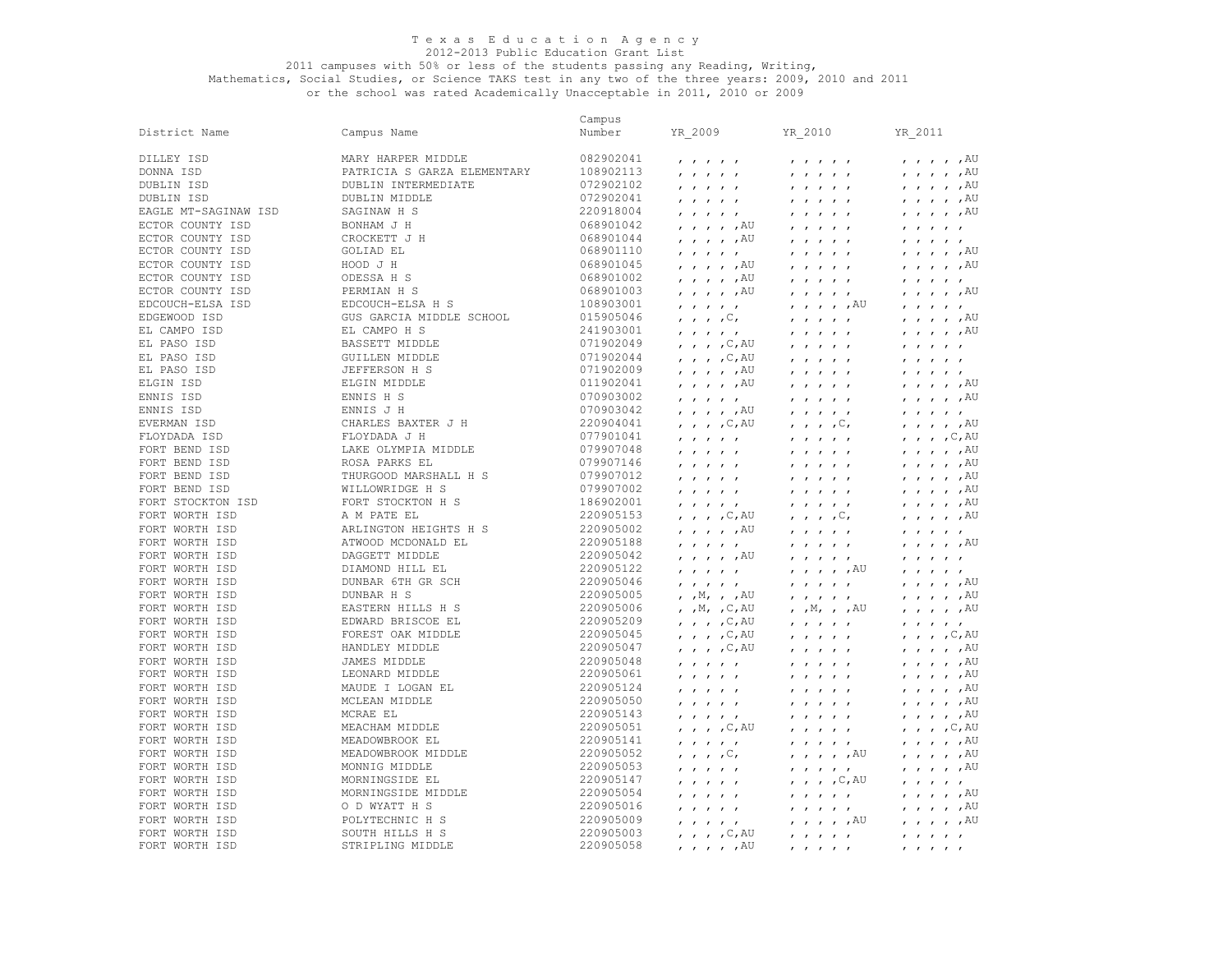#### 2011 campuses with 50% or less of the students passing any Reading, Writing, Mathematics, Social Studies, or Science TAKS test in any two of the three years: 2009, 2010 and 2011 or the school was rated Academically Unacceptable in 2011, 2010 or 2009

 $\overline{\phantom{a}}$ , ,  $\overline{\phantom{a}}$ ,  $\overline{\phantom{a}}$ ,  $\overline{\phantom{a}}$ 

 $\prime$  ,  $\prime$  , AU

 $, , , ,$   $\land$  U

 $, \cdot, \cdot, \text{AU}$ 

 $\prime$  ,  $\prime$  ,  $\land$   $\lor$  $\overline{\phantom{a}}$ , ,  $\overline{\phantom{a}}$ ,  $\overline{\phantom{a}}$ ,  $\overline{\phantom{a}}$  $\overline{\phantom{a}}$ , ,  $\overline{\phantom{a}}$  ,  $\overline{\phantom{a}}$  $, \cdot, \cdot, \text{AU}$  $\prime$  ,  $\prime$  , AU  $, , ,$  ,  $AU$  $\prime$  ,  $\prime$  ,  $\land$   $\lor$  $\overline{\phantom{a}}$ , ,  $\overline{\phantom{a}}$ , ,  $\overline{\phantom{a}}$  $, , , ,$   $\wedge$   $\uparrow$ 

 $, , ,$  ,  $\land$ U  $\prime$  ,  $\prime$  , AU  $\prime$  ,  $\prime$  , AU  $, \, , \,$  C, AU

 $\prime$  ,  $\prime$  ,  $\land$   $\lor$  $\prime$  ,  $\prime$  , AU

057910005 , , , , , , , , , , , , , , ,AU

238904001 , , , ,C,AU , , , , , ,W, , , ,AU 226907001 , , , , ,AU , , , , , , , , , ,

116905108 , , , , , , , , , , , , , , ,AU 116905102 , , , , , , , , , , , , , , ,AU 116905104 , , , , , , , , ,C, , , , , ,AU

116905002 , , , , , , , , , , , , , , ,AU 116905041 , , , , , , , , , , , , , , ,AU

035902101 , , , , , , , , , , , , , , ,AU 198905104 , , , ,C,AU , , , , , , , , , , 198905002 , , , , , , ,M, , ,AU , , , , ,AU 237902001 , ,M, , ,AU , , , , , , , , , ,AU 237902041 , , , , , , , , , , , , , , ,AU

059901042 , , , , ,AU , , , , , , , , , ,AU 059901106 , , , , , , , , , , , , , , ,AU 208901001 , , , , , , , , , , , , , , ,AU

084908001 , , , , , , , , , , , , , , ,AU

084908103 , , , , , , , , , ,AU , , , , , 163904041 , , , , ,AU , , , , , , , , , ,AU

 $\mathcal{L} \times \mathcal{L} \times \mathcal{L} \times \mathcal{L} \times \mathcal{L} \times \mathcal{L} \times \mathcal{L} \times \mathcal{L} \times \mathcal{L} \times \mathcal{L} \times \mathcal{L} \times \mathcal{L} \times \mathcal{L} \times \mathcal{L} \times \mathcal{L} \times \mathcal{L} \times \mathcal{L} \times \mathcal{L} \times \mathcal{L} \times \mathcal{L} \times \mathcal{L} \times \mathcal{L} \times \mathcal{L} \times \mathcal{L} \times \mathcal{L} \times \mathcal{L} \times \mathcal{L} \times \mathcal{$ 

015904041 , , , , , , , , , , , , , , ,AU

 $1000$ ,  $1000$ ,  $1000$ ,  $1000$ ,  $1000$ 

019902002 , , , , ,AU , , , , , , , , , ,

084908106 , , , , , , , , , , , , , , ,AU

057910048 , , , ,C,AU , , , , , , , , , ,AU

113902002 , , , , , , , , , , , , , , ,AU

059901001 , , , , , , , , , , , , , , ,AU

|                     |                                | Campus    |                                                          |                                                                  |                                                                  |
|---------------------|--------------------------------|-----------|----------------------------------------------------------|------------------------------------------------------------------|------------------------------------------------------------------|
| District Name       | Campus Name                    | Number    | YR 2009                                                  | YR 2010                                                          | YR 2011                                                          |
| FORT WORTH ISD      | VERSIA WILLIAMS EL             | 220905159 |                                                          | $\mathbf{r}$ $\mathbf{r}$ $\mathbf{r}$ $\mathbf{r}$ $\mathbf{r}$ | $\mathbf{r}$ $\mathbf{r}$ $\mathbf{r}$ $\mathbf{r}$ $\mathbf{r}$ |
| FORT WORTH ISD      | WEDGWOOD MIDDLE                | 220905060 | $, \, \cdot \,$ , $, \, \text{AU}$                       |                                                                  | , , , , ,                                                        |
| FORT WORTH ISD      | WESTERN HILLS H S              | 220905015 | $\qquad \qquad \cdots$                                   | , , , , ,                                                        | $1$ $1$ $1$ $1$ $1$                                              |
| FREDERICKSBURG ISD  | FREDERICKSBURG MIDDLE          | 086901041 | $, , , , , , A$ U                                        | , , , , ,                                                        | $\qquad \qquad \cdots$                                           |
| FREER ISD           | FREER H S                      | 066903002 | , , , , , ,                                              |                                                                  |                                                                  |
| FREER ISD           | FREER J H                      | 066903042 | $\mu$ , $\mu$ , $\sim$ , $\sim$ , $\sim$                 | $\qquad \qquad \cdots$                                           | $\qquad \qquad \cdots$                                           |
| GAINESVILLE ISD     | GAINESVILLE H S                | 049901001 | $\mathbf{r}$ $\mathbf{r}$ $\mathbf{r}$ $\mathbf{r}$      |                                                                  | , , , , ,                                                        |
| GALENA PARK ISD     | NORMANDY CROSSING EL           | 101910114 | $\mathbf{r}$ $\mathbf{r}$ $\mathbf{r}$ $\mathbf{r}$      | , , , , , AU                                                     |                                                                  |
| GALVESTON ISD       | <b>BALL H S</b>                | 084902001 |                                                          | $\prime$ , $\prime$ , $\prime$ , $\overline{A}U$                 | , , , , ,                                                        |
| GALVESTON ISD       | CENTRAL MIDDLE                 | 084902042 | $R, \gamma, M, \gamma, \gamma$                           | $\qquad \qquad \cdots$                                           | $\qquad \qquad \cdots$                                           |
| GALVESTON ISD       | EARLY CHILDHOOD UNIVERSITY     | 084902115 |                                                          | $\qquad \qquad \cdots$                                           | $\mathbf{r}$ $\mathbf{r}$ $\mathbf{r}$ $\mathbf{r}$ $\mathbf{r}$ |
| GALVESTON ISD       | WEIS MIDDLE                    | 084902044 |                                                          |                                                                  | , , , , ,                                                        |
| GARLAND ISD         | S GARLAND H S                  | 057909003 |                                                          |                                                                  |                                                                  |
| GARRISON ISD        | GARRISON ELEMENTARY            | 174903101 | $\prime$ $\prime$ $\prime$                               |                                                                  | $\prime$ $\prime$ $\prime$                                       |
| GATESVILLE ISD      | GATESVILLE INT                 | 050902103 | , , , , ,                                                | , , , , ,                                                        | $\prime$ $\prime$ $\prime$ $\prime$                              |
| GILMER ISD          | GILMER EL                      | 230902102 | $\qquad \qquad \cdots$                                   |                                                                  | , , , , ,                                                        |
| GONZALES ISD        | <b>GONZALES H S</b>            | 089901001 | $\qquad \qquad \cdots$                                   | $\qquad \qquad \cdots$                                           | $\prime$ $\prime$ $\prime$ $\prime$                              |
| <b>GONZALES ISD</b> | <b>GONZALES J H</b>            | 089901042 | $, \, \cdot \,$ , $, \, \cdot \,$ , $\text{AU}$          | $\qquad \qquad \cdots$                                           | $\qquad \qquad \cdots$                                           |
| GOODRICH ISD        | GOODRICH EL                    | 187903101 | $\mu$ , $\mu$ , $\sim$ , $\sim$ , $\sim$                 | , , , , ,                                                        | $\qquad \qquad \cdots$                                           |
| GOODRICH ISD        | GOODRICH H S                   | 187903001 | $, \, , \mathbb{M}, \, , \, , \,$                        | $, \, , \mathbb{M}, \, , \, , \,$                                | $\qquad \qquad \cdots$                                           |
| GOOSE CREEK CISD    | JAMES BOWIE EL                 | 101911103 | $\mathbf{r}$<br>$\mathbf{1}$ $\mathbf{1}$                | , , , , ,                                                        | , , , , ,                                                        |
| GOOSE CREEK CISD    | LEE H S                        | 101911002 | $\qquad \qquad \cdots$                                   | , , , , ,                                                        | $\qquad \qquad \cdots$                                           |
| GORMAN ISD          | GORMAN MIDDLE                  | 067904042 | , , , , ,                                                | , , , , ,                                                        | $\mathbf{r}$ , $\mathbf{r}$ , $\mathbf{r}$ , $\mathbf{r}$        |
| GRANBURY ISD        | GRANBURY H S                   | 111901001 | $\prime$ $\prime$ $\prime$ $\prime$ $\prime$ $\lambda$ U | $\qquad \qquad \cdots$                                           | $\qquad \qquad \cdots$                                           |
| GRAND PRAIRIE ISD   | BILL ARNOLD MIDDLE             | 057910049 | $\qquad \qquad \cdots$                                   | $\qquad \qquad \cdots$                                           | $\qquad \qquad \cdots$                                           |
| GRAND PRAIRIE ISD   | GRAND PRAIRIE H S              | 057910002 | $, , , , , , A$ U                                        |                                                                  | $\qquad \qquad \cdots$                                           |
| GRAND PRAIRIE ISD   | GRAND PRAIRIE HIGH 9TH GRADE C | 057910005 | .                                                        | .                                                                | .                                                                |

GRAPE CREEK H S

GRAPELAND H S 6TH GRADE CENTER BOWIE EL CARVER EL CROCKETT EL GREENVILLE H S GREENVILLE MIDDLE HARLANDALE MIDDLE HART ELEMENTARY HEARNE EL HEARNE H S HEMPSTEAD H S HEMPSTEAD MIDDLE HEREFORD H S HEREFORD J H TIERRA BLANCA EL HERMLEIGH SCHOOL HILLSBORO H S HITCHCOCK H S HITCHCOCK PRI STEWART EL MCDOWELL MIDDLE HOOKS H S

KENNEDY MIDDLE GRANDFALLS-ROYALTY SCHOOL

HONDO ISD

GRAND PRAIRIE ISD GRANDFALLS-ROYALTY ISD GRAPE CREEK ISD GRAPELAND ISD GREENVILLE ISD GREENVILLE ISD GREENVILLE ISD GREENVILLE ISD GREENVILLE ISD GREENVILLE ISD HARLANDALE ISD HART ISD HEARNE ISD HEARNE ISD HEMPSTEAD ISD HEMPSTEAD ISD HEREFORD ISD HEREFORD ISD HEREFORD ISD HERMLEIGH ISD HILLSBORO ISD HITCHCOCK ISD HITCHCOCK ISD HITCHCOCK ISD HOOKS ISD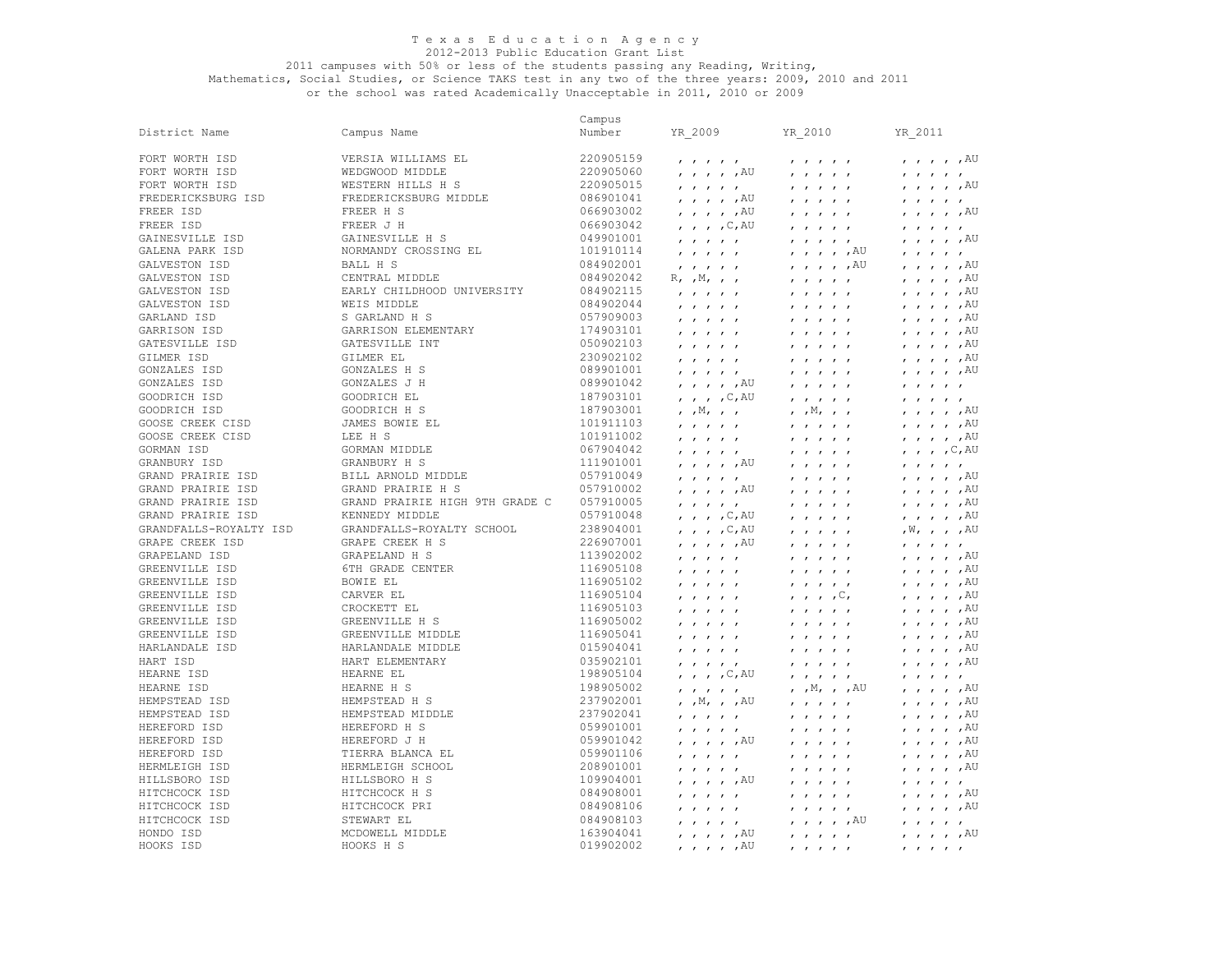## 2011 campuses with 50% or less of the students passing any Reading, Writing,

|                     |                                | Campus    |                                                                                                                 |                                                                              |                                                                                 |
|---------------------|--------------------------------|-----------|-----------------------------------------------------------------------------------------------------------------|------------------------------------------------------------------------------|---------------------------------------------------------------------------------|
| District Name       | Campus Name                    | Number    | YR 2009                                                                                                         | YR 2010                                                                      | YR 2011                                                                         |
| HOUSTON ISD         | ATTUCKS MIDDLE                 | 101912041 | $\mu$ , $\mu$ , $\sim$ , $\sim$ , $\sim$                                                                        | $\mathbf{r}$ $\mathbf{r}$ $\mathbf{r}$ $\mathbf{r}$ $\mathbf{r}$             | $\prime$ , , , , $\overline{A}U$                                                |
| HOUSTON ISD         | BLACKSHEAR EL                  | 101912110 | $\mathbf{r}$ $\mathbf{r}$ $\mathbf{r}$ $\mathbf{r}$ $\mathbf{r}$                                                | $\mathbf{r}$ $\mathbf{r}$ $\mathbf{r}$ $\mathbf{r}$ $\mathbf{r}$             | $, , , , , , A$ U                                                               |
| HOUSTON ISD         | BONHAM EL                      | 101912111 | $\mathbf{r}$ $\mathbf{r}$ $\mathbf{r}$ $\mathbf{r}$                                                             | $\mathbf{r}$ $\mathbf{r}$ $\mathbf{r}$ $\mathbf{r}$ $\mathbf{r}$             | $, , , , , , A$ U                                                               |
| HOUSTON ISD         | DEADY MIDDLE                   | 101912045 | $\cdot$ , , , $\circ$ ,                                                                                         | $\cdot$ , , , $\circ$ ,                                                      | $\mathbf{r}$ $\mathbf{r}$ $\mathbf{r}$ $\mathbf{r}$ $\mathbf{r}$                |
| HOUSTON ISD         | DOMINION ACADEMY CHARTER SCHOO | 101912376 | $\cdot$ , $\cdot$ , $\circ$ ,                                                                                   | $\mathbf{r}$ $\mathbf{r}$ $\mathbf{r}$ $\mathbf{r}$ $\mathbf{r}$             | , $,M$ , $,C$ , AU                                                              |
| HOUSTON ISD         | DOWLING MIDDLE                 | 101912075 | $\mu$ , $\mu$ , $\sim$ , $\sim$ , $\sim$                                                                        | $\mathbf{r}$ $\mathbf{r}$ $\mathbf{r}$ $\mathbf{r}$ $\mathbf{r}$             | $\mathbf{r}$ $\mathbf{r}$ $\mathbf{r}$ $\mathbf{r}$ $\mathbf{r}$                |
| HOUSTON ISD         | FONDREN MIDDLE                 | 101912072 | $\prime$ , $\prime$ , $\sim$ , $\sim$ , $\sim$                                                                  | $\mathbf{r} = \mathbf{r} - \mathbf{r} = \mathbf{r} - \mathbf{r}$             | $\label{eq:2.1} \mathbf{r} = \mathbf{r} - \mathbf{r} = \mathbf{r} - \mathbf{r}$ |
| HOUSTON ISD         | FROST EL                       | 101912156 | $\mathbf{r}$ $\mathbf{r}$ $\mathbf{r}$ $\mathbf{r}$ $\mathbf{r}$                                                | $, \quad, \quad, \quad, \mathbb{C}, \mathbb{AU}$                             | $, , , , , \infty$                                                              |
| HOUSTON ISD         | GARCIA EL                      | 101912283 | $\mathbf{r}$ $\mathbf{r}$ $\mathbf{r}$ $\mathbf{r}$ $\mathbf{r}$                                                | $\mathbf{r}$ $\mathbf{r}$ $\mathbf{r}$ $\mathbf{r}$ $\mathbf{r}$             | $, , , , , , A$ U                                                               |
| HOUSTON ISD         | GREGORY-LINCOLN ED CTR (EE-5)  | 101912282 | $\mathbf{r}$ $\mathbf{r}$ $\mathbf{r}$ $\mathbf{r}$ $\mathbf{r}$                                                | $\mathbf{r}$ , $\mathbf{r}$ , $\mathbf{r}$ , $\mathbf{r}$                    | $, \, , \, , \, , \, ,$ $\mathbb{A} \mathbb{U}$                                 |
| HOUSTON ISD         | HARPER ALTERNATIVE SCHOOL      | 101912094 | $\mathbf{r}$ $\mathbf{r}$ $\mathbf{r}$ $\mathbf{r}$ $\mathbf{r}$                                                | $\mathbf{r}$ $\mathbf{r}$ $\mathbf{r}$ $\mathbf{r}$ $\mathbf{r}$             | $R, \gamma, M, S, C, AU$                                                        |
| HOUSTON ISD         | JONES H S                      | 101912006 | , , $M$ , , $C$ ,                                                                                               | , , , , , AU                                                                 | $\mu$ , $\mu$ , $\mu$ $\sim$                                                    |
| HOUSTON ISD         | KANDY STRIPE ACADEMY           | 101912378 | $\cdot$ , , , $\circ$ ,                                                                                         | $\mathbf{r}$ $\mathbf{r}$ $\mathbf{r}$ $\mathbf{r}$ $\mathbf{r}$             | $, \, , \, , \, , \, ,$ $\mathbb{A} \mathbb{U}$                                 |
| HOUSTON ISD         | KASHMERE H S                   | 101912007 | $, \, , \, , \, , \, ,$ $\mathbb{A} \mathbb{U}$                                                                 | $, \, , \, , \, , \, ,$ $\mathbb{A} \mathbb{U}$                              | $\prime$ , $\prime$ , $\prime$ , $\text{AU}$                                    |
| HOUSTON ISD         | KELSO EL                       | 101912187 |                                                                                                                 | $, \quad, \quad, \quad, \mathbb{C}, \mathbb{AU}$                             |                                                                                 |
| HOUSTON ISD         | KEY MIDDLE                     | 101912079 | $\mathbf{r}$ $\mathbf{r}$ $\mathbf{r}$ $\mathbf{r}$ $\mathbf{r}$                                                | , $,M$ , $,C$ , $AU$                                                         | $\mathbf{r}$ $\mathbf{r}$ $\mathbf{r}$ $\mathbf{r}$ $\mathbf{r}$                |
| HOUSTON ISD         | LEE H S                        | 101912009 | $\mathbf{r}$ $\mathbf{r}$ $\mathbf{r}$ $\mathbf{r}$ $\mathbf{r}$<br>$, \quad , \quad , \quad , \mathbb{C}$ , AU | $\prime$ , $\prime$ , $\prime$ , $\overline{A}U$                             | $\mathbf{r}$ $\mathbf{r}$ $\mathbf{r}$ $\mathbf{r}$ $\mathbf{r}$                |
| HOUSTON ISD         | RYAN MIDDLE                    | 101912066 | $, \, , \, , \, , \, , \, \mathbb{C}$ , AU                                                                      |                                                                              | $\mathbf{r}$ $\mathbf{r}$ $\mathbf{r}$ $\mathbf{r}$                             |
| HOUSTON ISD         | SHARPSTOWN H S                 | 101912023 |                                                                                                                 | $\mathbf{r}$ $\mathbf{r}$ $\mathbf{r}$ $\mathbf{r}$ $\mathbf{r}$             | $\mathbf{r}$ $\mathbf{r}$ $\mathbf{r}$ $\mathbf{r}$ $\mathbf{r}$                |
| HOUSTON ISD         | STERLING H S                   | 101912014 | $, \quad, \quad, \quad, \text{AU}$                                                                              | , , , , , AU                                                                 | $\mathbf{r}$ $\mathbf{r}$ $\mathbf{r}$ $\mathbf{r}$ $\mathbf{r}$                |
| HOUSTON ISD         | TEXAS CONNECTIONS ACADEMY AT H | 101912100 | , $,M$ , $,C$ , AU                                                                                              | $\mathbf{r}$ $\mathbf{r}$ $\mathbf{r}$ $\mathbf{r}$ $\mathbf{r}$             | $\mathbf{r}$ $\mathbf{r}$ $\mathbf{r}$ $\mathbf{r}$ $\mathbf{r}$                |
|                     | WASHINGTON B T H S             |           | $\mathbf{r}$ $\mathbf{r}$ $\mathbf{r}$ $\mathbf{r}$ $\mathbf{r}$                                                | $\mathbf{r}$ $\mathbf{r}$ $\mathbf{r}$ $\mathbf{r}$ $\mathbf{r}$             | $, \; , \; , \; , \; , \;$ AU                                                   |
| HOUSTON ISD         |                                | 101912016 | $\mathbf{r}$ $\mathbf{r}$ $\mathbf{r}$ $\mathbf{r}$                                                             | $\mathbf{r}$ $\mathbf{r}$ $\mathbf{r}$ $\mathbf{r}$ $\mathbf{r}$             | $, , , , , , A$ U                                                               |
| HOUSTON ISD         | WESTBURY H S                   | 101912017 | , , M, , , AU                                                                                                   | $\boldsymbol{r}=\boldsymbol{r}=\boldsymbol{r}=\boldsymbol{r}=\boldsymbol{r}$ | $\mathbf{r}$ $\mathbf{r}$ $\mathbf{r}$ $\mathbf{r}$ $\mathbf{r}$                |
| HOUSTON ISD         | WHEATLEY H S                   | 101912018 | $\mathbf{r}$ $\mathbf{r}$ $\mathbf{r}$ $\mathbf{r}$ $\mathbf{r}$                                                | $\mathbf{r}$ $\mathbf{r}$ $\mathbf{r}$ $\mathbf{r}$ $\mathbf{r}$             | $, \, , \, , \, , \, ,$ $\mathbb{A} \mathbb{U}$                                 |
| HOUSTON ISD         | WORTHING H S                   | 101912019 | $, \, , \mathbb{M}, \, , \mathbb{C}, \mathbb{A} \mathbb{U}$                                                     | $\mathbf{r}$ $\mathbf{r}$ $\mathbf{r}$ $\mathbf{r}$ $\mathbf{r}$             | $, , , , , , A$ U                                                               |
| HOUSTON ISD         | YATES H S                      | 101912020 | $\mathbf{y}$ , $\mathbb{M}$ , $\mathbf{y}$ , $\mathbf{y}$                                                       | $\mathbf{r}$ $\mathbf{r}$ $\mathbf{r}$ $\mathbf{r}$ $\mathbf{r}$             | $, , , , , , A$ U                                                               |
| HUMBLE ISD          | HUMBLE H S                     | 101913001 | $, \, , \, , \, , \, ,$ $\mathbb{A} \mathbb{U}$                                                                 | $\mathbf{r}$ $\mathbf{r}$ $\mathbf{r}$ $\mathbf{r}$ $\mathbf{r}$             | $\mathbf{r}$ $\mathbf{r}$ $\mathbf{r}$ $\mathbf{r}$                             |
| HUMBLE ISD          | NORTH BELT EL                  | 101913103 | $, \, , \, , \, , \, ,$ $\mathbb{A} \mathbb{U}$                                                                 | $\mathbf{r}$ $\mathbf{r}$ $\mathbf{r}$ $\mathbf{r}$ $\mathbf{r}$             | $\mathbf{r}$ $\mathbf{r}$ $\mathbf{r}$ $\mathbf{r}$ $\mathbf{r}$                |
| HUNTSVILLE ISD      | HUNTSVILLE EL                  | 236902106 | $\mathbf{r}$ $\mathbf{r}$ $\mathbf{r}$ $\mathbf{r}$ $\mathbf{r}$                                                | $\mathbf{r}$ $\mathbf{r}$ $\mathbf{r}$ $\mathbf{r}$ $\mathbf{r}$             | $, \, , \, , \, , \, ,$ $\mathbb{A} \mathbb{U}$                                 |
| HUNTSVILLE ISD      | HUNTSVILLE H S                 | 236902002 | $\mathbf{r}$ $\mathbf{r}$ $\mathbf{r}$ $\mathbf{r}$ $\mathbf{r}$                                                | $\mathbf{r}$ $\mathbf{r}$ $\mathbf{r}$ $\mathbf{r}$ $\mathbf{r}$             | $, , , , , , A$ U                                                               |
| HUNTSVILLE ISD      | MANCE PARK MIDDLE              | 236902042 | $\mathbf{r}$ $\mathbf{r}$ $\mathbf{r}$ $\mathbf{r}$ $\mathbf{r}$                                                | $\mathbf{r}$ $\mathbf{r}$ $\mathbf{r}$ $\mathbf{r}$ $\mathbf{r}$             | $, \, , \, , \, , \, ,$ $\mathbb{A} \mathbb{U}$                                 |
| HUTTO ISD           | COTTONWOOD CREEK EL            | 246906103 | $\mathbf{r}$ $\mathbf{r}$ $\mathbf{r}$ $\mathbf{r}$ $\mathbf{r}$                                                | $\mathbf{r}$ $\mathbf{r}$ $\mathbf{r}$ $\mathbf{r}$ $\mathbf{r}$             | $, , , , , , A$ U                                                               |
| INGRAM ISD          | INGRAM-TOM MOORE H S           | 133904001 | $\mathbf{r}$ $\mathbf{r}$ $\mathbf{r}$ $\mathbf{r}$ $\mathbf{r}$                                                | $\mathbf{r}$ $\mathbf{r}$ $\mathbf{r}$ $\mathbf{r}$ $\mathbf{r}$             | $, , , , , , A$ U                                                               |
| JASPER ISD          | JASPER H S                     | 121904001 | $\mathbf{r}$ $\mathbf{r}$ $\mathbf{r}$ $\mathbf{r}$ $\mathbf{r}$                                                | $\mathbf{r}$ $\mathbf{r}$ $\mathbf{r}$ $\mathbf{r}$ $\mathbf{r}$             | $, \, , \, , \, , \, ,$ $\mathbb{A} \mathbb{U}$                                 |
| JEFFERSON ISD       | JEFFERSON J H                  | 155901041 | $\mathbf{r}$ $\mathbf{r}$ $\mathbf{r}$ $\mathbf{r}$                                                             | $\mathbf{r}$ $\mathbf{r}$ $\mathbf{r}$ $\mathbf{r}$ $\mathbf{r}$             | $\mu$ , $\mu$ , $\mu$ $\sim$                                                    |
| JIM HOGG COUNTY ISD | HEBBRONVILLE J H               | 124901041 | $, \, , \, , \, , \, , \mathbb{C}$ , AU                                                                         | $\mathbf{r}$ $\mathbf{r}$ $\mathbf{r}$ $\mathbf{r}$ $\mathbf{r}$             | $\mathbf{r}$ $\mathbf{r}$ $\mathbf{r}$ $\mathbf{r}$ $\mathbf{r}$                |
| JIM NED CISD        | JIM NED H S                    | 221911001 | $\cdot$ $\cdot$ $\cdot$ $\cdot$                                                                                 | $\mathbf{r}$ $\mathbf{r}$ $\mathbf{r}$ $\mathbf{r}$ $\mathbf{r}$             | $, , , , , , A$ U                                                               |
| KARNACK ISD         | KARNACK H S                    | 102901002 | $\mathbf{r}$ $\mathbf{r}$ $\mathbf{r}$ $\mathbf{r}$                                                             | $\mathbf{r}$ $\mathbf{r}$ $\mathbf{r}$ $\mathbf{r}$ $\mathbf{r}$             | $\mu$ , $\mu$ , $\sim$ , $\sim$ , $\sim$                                        |
| KELLER ISD          | CAPROCK EL                     | 220907125 | $\mathbf{r}$ $\mathbf{r}$ $\mathbf{r}$ $\mathbf{r}$ $\mathbf{r}$                                                | $\mathbf{r} = \mathbf{r} - \mathbf{r} = \mathbf{r} - \mathbf{r}$             | $, , , , , , A$ U                                                               |
| KENEDY ISD          | KENEDY H S                     | 128902001 | , $,M$ , $,C$ , $AU$                                                                                            | $\mathbf{r}$ $\mathbf{r}$ $\mathbf{r}$ $\mathbf{r}$ $\mathbf{r}$             | $, , , , , , A$ U                                                               |
| KENNARD ISD         | KENNARD H S                    | 113906001 | $\mathbf{r}$ $\mathbf{r}$ $\mathbf{r}$ $\mathbf{r}$ $\mathbf{r}$                                                | , , , , , AU                                                                 | $\mathbf{r}$ $\mathbf{r}$ $\mathbf{r}$ $\mathbf{r}$ $\mathbf{r}$                |
| KERMIT ISD          | KERMIT EL                      | 248901101 | $\mathbf{r}$ $\mathbf{r}$ $\mathbf{r}$ $\mathbf{r}$ $\mathbf{r}$                                                | $, \quad, \quad, \quad, \mathbb{C}, \mathbb{AU}$                             | $, \; , \; , \; , \; , \;$                                                      |
| KILLEEN ISD         | HARKER HEIGHTS H S             | 014906007 | , , , , , AU                                                                                                    | $\mathbf{r}$ $\mathbf{r}$ $\mathbf{r}$ $\mathbf{r}$ $\mathbf{r}$             | $\mathbf{r}$ $\mathbf{r}$ $\mathbf{r}$ $\mathbf{r}$                             |
| KINGSVILLE ISD      | H M KING H S                   | 137901001 | $\mathbf{r}$ $\mathbf{r}$ $\mathbf{r}$ $\mathbf{r}$ $\mathbf{r}$                                                | $\mathbf{r}$ $\mathbf{r}$ $\mathbf{r}$ $\mathbf{r}$ $\mathbf{r}$             | $, \; , \; , \; , \; , \;$                                                      |
| KINGSVILLE ISD      | HARREL EL                      | 137901109 | $\mathbf{r}$ $\mathbf{r}$ $\mathbf{r}$ $\mathbf{r}$ $\mathbf{r}$                                                | $\mathbf{r}$ $\mathbf{r}$ $\mathbf{r}$ $\mathbf{r}$ $\mathbf{r}$             | $\prime$ $\prime$ $\prime$ $\prime$ $\prime$ $\lambda$ U                        |
| KINGSVILLE ISD      | HARVEY EL                      | 137901105 | $\mathbf{r}$ $\mathbf{r}$ $\mathbf{r}$ $\mathbf{r}$                                                             | $\mathbf{r}$ $\mathbf{r}$ $\mathbf{r}$ $\mathbf{r}$ $\mathbf{r}$             | $, \, , \, , \, , \, ,$ $\mathbb{A} \mathbb{U}$                                 |
| KINGSVILLE ISD      | MEMORIAL MIDDLE                | 137901042 | $\mathbf{r}$ $\mathbf{r}$ $\mathbf{r}$ $\mathbf{r}$ $\mathbf{r}$                                                | $\mathbf{r}$ $\mathbf{r}$ $\mathbf{r}$ $\mathbf{r}$ $\mathbf{r}$             | $, \quad , \quad , \quad , \mathbb{C}$ , AU                                     |
| KRESS ISD           | KRESS H S                      | 219905001 | $\mathbf{r}$ $\mathbf{r}$ $\mathbf{r}$ $\mathbf{r}$ $\mathbf{r}$                                                | $\mathbf{r}$ $\mathbf{r}$ $\mathbf{r}$ $\mathbf{r}$ $\mathbf{r}$             | $, , , , , , A$ U                                                               |
| LA FERIA ISD        | LA FERIA H S                   | 031905001 | $\mathbf{r}$ $\mathbf{r}$ $\mathbf{r}$ $\mathbf{r}$ $\mathbf{r}$                                                | $\mathbf{r}$ $\mathbf{r}$ $\mathbf{r}$ $\mathbf{r}$ $\mathbf{r}$             | , , , , , ,                                                                     |
| LA JOYA ISD         | EVANGELINA GARZA EL            | 108912126 | $\mathbf{r}$ $\mathbf{r}$ $\mathbf{r}$ $\mathbf{r}$                                                             | $, \, , \, , \, , \, ,$ $\mathbb{A} \mathbb{U}$                              | $\mathbf{r}$ $\mathbf{r}$ $\mathbf{r}$ $\mathbf{r}$                             |
| LA MAROUE ISD       | LA MARQUE H S                  | 084904001 | $\mathbf{r}$ $\mathbf{r}$ $\mathbf{r}$ $\mathbf{r}$ $\mathbf{r}$                                                | $\mathbf{r}$ $\mathbf{r}$ $\mathbf{r}$ $\mathbf{r}$ $\mathbf{r}$             | $, \, , \, , \, , \, ,$ $\mathbb{A} \mathbb{U}$                                 |
| LA MARQUE ISD       | LA MARQUE MIDDLE               | 084904041 | $\, \cdot \,$ , , , $\circ$ ,                                                                                   |                                                                              | $\mathbf{r}$ $\mathbf{r}$ $\mathbf{r}$ $\mathbf{r}$                             |
| LA PRYOR ISD        | LA PRYOR H S                   | 254902001 | $\mu$ , $\mu$ , $\sim$ , $\sim$ , $\sim$                                                                        | $\mathbf{r}$ $\mathbf{r}$ $\mathbf{r}$ $\mathbf{r}$ $\mathbf{r}$             | $, \, , \, , \, , \, ,$ $\mathbb{A} \mathbb{U}$                                 |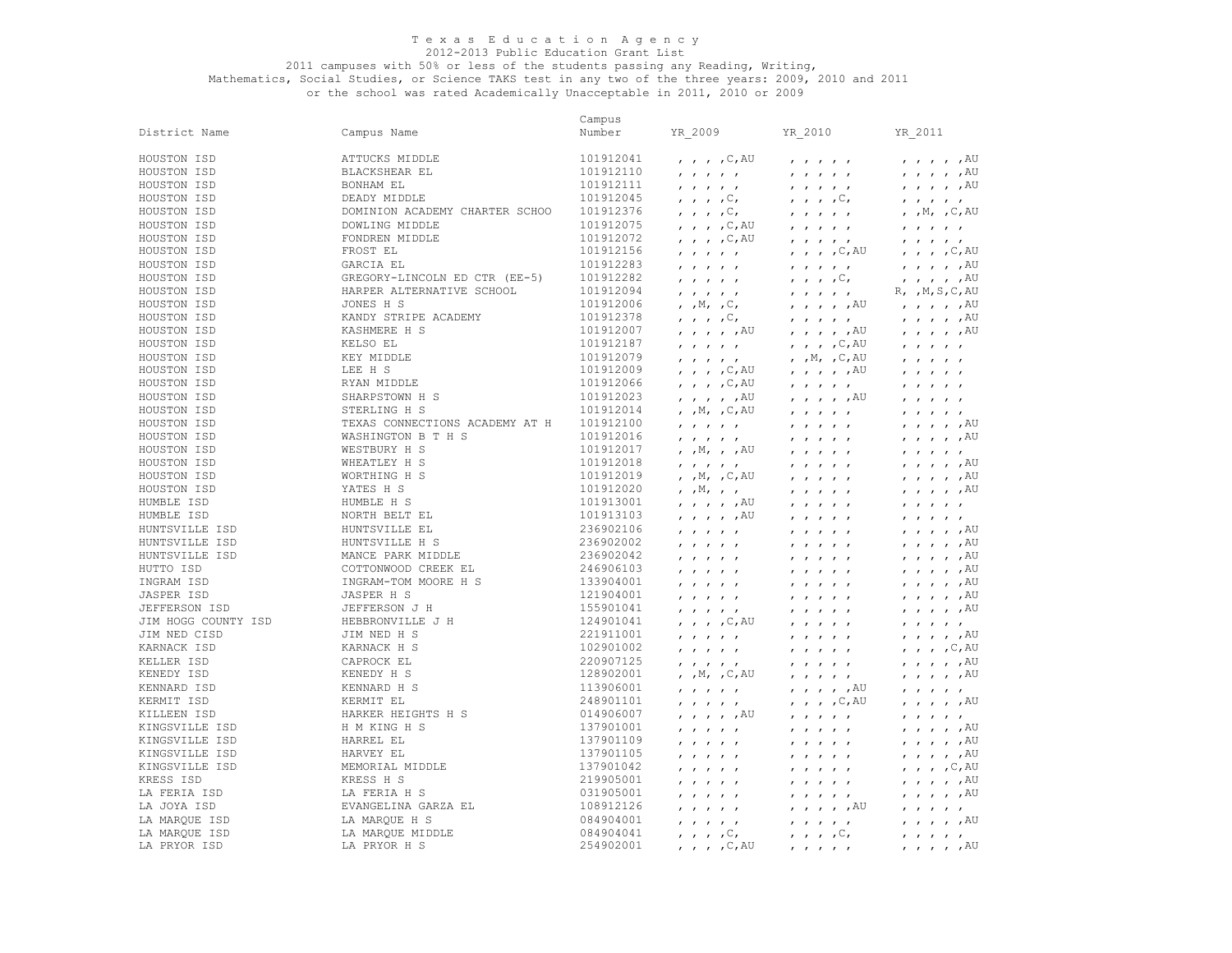#### 2012-2013 Public Education Grant List

#### 2011 campuses with 50% or less of the students passing any Reading, Writing,

Mathematics, Social Studies, or Science TAKS test in any two of the three years: 2009, 2010 and 2011 or the school was rated Academically Unacceptable in 2011, 2010 or 2009

161906042 LAMESA ISD LAMESA ISD LAMESA ISD LAMPASAS ISD LANCASTER ISD LAREDO ISD LEON ISD LIBERTY ISD LIBERTY MIDDLE 146906041 , , , , , , , , , , , , , , ,AU LITTLEFIELD H S LORAINE ISD LOUISE ISD<br>LUBBOCK ISD 152901061<br>152901020 LUBBOCK ISD DUNBAR MIDDLE 152901063 , , , ,C,AU , , , , , , , , , , MANOR H S MANOR ISD MARFA ISD MARSHALL H S Campus District Name Campus Name Number YR\_2009 YR\_2010 YR\_2011 LA VEGA ISD LA VEGA H S 161906002 , ,M, ,C,AU , , , , , , , , , ,AU LA VEGA ISD LA VEGA J H GEORGE DIXON CAMPU 161906042 , , , , ,AU , , , , , , , , , , LA VILLA ISD LA VILLA H S 108914001 , ,M, ,C,AU , , , , , , , , , , LAKE WORTH ISD LAKE WORTH H S 220910001 , , , , , , , , , , , , , , ,AU LAMESA ISD LAMESA H S 058906001 , , , , , , , , , ,AU , , , , ,AU LAMESA ISD LAMESA MIDDLE 058906041 , , , , , , , , , , , , , , ,AU LAMESA ISD NORTH EL 058906103 , , , , , , , , , , , , , , ,AU LAMPASAS ISD LAMPASAS MIDDLE 141901041 , , , , , , , , , ,AU , , , , , LANCASTER ISD LANCASTER MIDDLE 057913041 , , , ,C,AU , , , ,C, , , , , , LAREDO ISD D D HACHAR EL 240901119 , , , , C,AU , , , , , , , , , , , , , LAREDO ISD DOVALINA EL 240901123 , , , ,C,AU , , , ,C,AU , , , , , LAREDO ISD FARIAS EL 240901105 , , , , , , , , ,C,AU , , , , , LAREDO ISD J C MARTIN JR EL 240901120 , , , , C,AU , , , , , , , , , , , C,AU LAREDO ISD MEMORIAL MIDDLE 240901044 , , , ,C, , , , ,C, , , , ,C,AU LEGGETT ISD LEGGETT EL 187906101 , , , , , , ,M, , ,AU ,W, , , ,AU LEON ISD LEON EL 145911102 , , , , , , , , , , , , , , ,AU LINDEN-KILDARE CISD LINDEN-KILDARE H S 034905002 , , , , , , , , , , , , , , ,AU  $140904001$  , , , , , , , , , , , LIVINGSTON ISD LIVINGSTON INT 187907101 , , , , , , , , , , , , , , ,AU LOHN ISD LOHN SCHOOL 160905001 , , , , , , , , , , , , , , ,AU LONGVIEW ISD FOREST PARK MAGNET SCHOOL 092903041 , , , ,C,AU , , , ,C, , , , , , LONGVIEW ISD FOSTER MIDDLE 092903042 , , , , , , , , , ,AU , , , , , LONGVIEW ISD J L EVERHART MAGNET EL 092903122 , , , , , , , , , , , , , ,C,AU LONGVIEW ISD JUDSON MIDDLE 092903043 , , , , ,AU , , , , , , , , , , LONGVIEW ISD LONGVIEW H S 092903001 , , , , , , , , , ,AU , , , , ,AU LONGVIEW ISD SOUTH WARD EL 092903124 , , , , , , , , , , , , , , ,AU لا الله الله الله بن الله بن الله الله الله عليه الله عليه الله عليه الله عليه الله عليه الله عليه الله عليه ا<br>الله عليه الله عليه الله عليه الله عليه الله عليه الله عليه الله عليه الله عليه الله عليه الله عليه الله عليه<br> LORAINE ISD LORAINE SCHOOL 168902001 , , , ,C, , , , , , , , , , ,AU LOUISE ISD LOUISE H S 241906001 , , , , , , , , , , , , , , ,AU LUBBOCK ISD ALDERSON MIDDLE 152901060 , , , ,C,AU , , , , , , , , , ,AU LUBBOCK ISD ATKINS MIDDLE 152901061 , , , , , , , , , , , , , , ,AU LUBBOCK ISD CORONADO H S 152901020 , , , , , , , , , , , , , , ,AU LUBBOCK ISD ESTACADO H S 152901021 , ,M, ,C, , , , , ,AU , , , , ,AU LUBBOCK ISD HODGES EL 152901165 , , , , , , , , , , , , , , ,AU LUBBOCK ISD MONTEREY H S 152901023 , , , , , , , , , , , , , , ,AU LUBBOCK ISD PARKWAY EL 152901175 , , , , , , , , , , , , , , ,AU LUBBOCK ISD SLATON MIDDLE 152901068 , , , , , , , , , , , , , , ,AU LULING ISD LULING H S 028903001 , , , , ,AU , , , , , , , , , ,AU LULING ISD LULING J H 028903041 , , , , , , , , , , , , , , ,AU MANOR ISD DECKER MIDDLE 227907042 , , , , ,AU , , , , , , , , , , MANOR ISD MANOR H S 227907001 , ,M, ,C,AU , , , , , , , , , , MANOR ISD MANOR MIDDLE 227907041 , , , , , , , , , , , , , , ,AU MANOR ISD OAK MEADOWS EL 227907107 , , , , , , , , , ,AU , , , , ,AU MARBLE FALLS ISD MARBLE FALLS HIGH SCHOOL 027904001 , , , , , , , , , , , , , , ,AU MARFA ISD MARFA EL 189901101 , , , , , , , , , , , , , , ,AU MARFA ISD MARFA JUNIOR/SENIOR HIGH 189901001 , , , , , , , , ,C, , , , , ,AU MARLIN ISD MARLIN EL 073903102 , , , ,C,AU , , , , ,AU , , , ,C,AU MARLIN ISD MARLIN H S 073903001 , ,M, , , , , , , , , , , , ,AU MARLIN ISD MARLIN MS 073903045 , , , ,C, , , , ,C, , , , ,C,AU MARSHALL ISD G W CARVER EL 102902101 , ,M, , ,AU R, ,M, , ,AU , , , , ,AU MARSHALL ISD MARSHALL H S 102902001 , , , , , , , , , , , , , , ,AU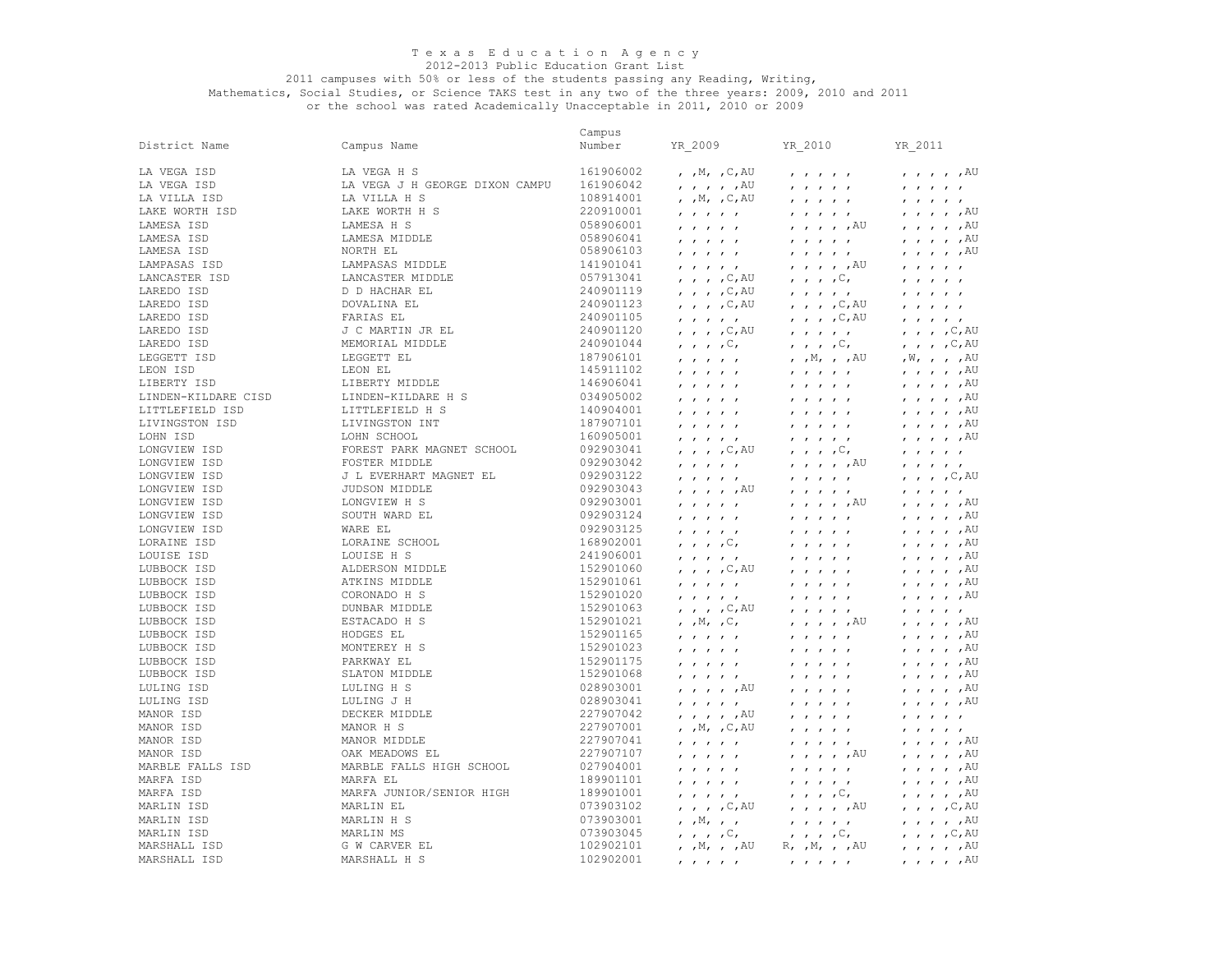## 2012-2013 Public Education Grant List

#### 2011 campuses with 50% or less of the students passing any Reading, Writing,

Mathematics, Social Studies, or Science TAKS test in any two of the three years: 2009, 2010 and 2011

or the school was rated Academically Unacceptable in 2011, 2010 or 2009

|                           |                              | Campus    |                                                                          |                                                                                                                                      |                                                                          |
|---------------------------|------------------------------|-----------|--------------------------------------------------------------------------|--------------------------------------------------------------------------------------------------------------------------------------|--------------------------------------------------------------------------|
| District Name             | Campus Name                  | Number    | YR 2009                                                                  | YR 2010                                                                                                                              | YR 2011                                                                  |
|                           |                              |           |                                                                          |                                                                                                                                      |                                                                          |
| MARSHALL ISD              | MARSHALL J H                 | 102902041 | $, \, , \, , \, , \, ,$ $\mathbb{A} \mathbb{U}$                          | $\mathbf{r}$ $\mathbf{r}$ $\mathbf{r}$ $\mathbf{r}$ $\mathbf{r}$                                                                     | $\prime$ $\prime$ $\prime$ $\prime$ $\prime$ $\lambda$ U                 |
| MARSHALL ISD              | WM B TRAVIS EL               | 102902108 | $\mathbf{r}$ $\mathbf{r}$ $\mathbf{r}$ $\mathbf{r}$ $\mathbf{r}$         | $\mathbf{r}$ $\mathbf{r}$ $\mathbf{r}$ $\mathbf{r}$ $\mathbf{r}$                                                                     | $, , , , , , A$ U                                                        |
| MATHIS ISD                | MATHIS H S                   | 205904001 | $\mathbf{r}$ $\mathbf{r}$ $\mathbf{r}$ $\mathbf{r}$                      | $\mathbf{r}$ $\mathbf{r}$ $\mathbf{r}$ $\mathbf{r}$ $\mathbf{r}$                                                                     | $\mu$ , $\mu$ , $\mu$ $\sim$                                             |
| MCALLEN ISD               | TRAVIS MIDDLE                | 108906042 | $\mathbf{r}$ $\mathbf{r}$ $\mathbf{r}$ $\mathbf{r}$ $\mathbf{r}$         | $\mathbf{r}$ $\mathbf{r}$ $\mathbf{r}$ $\mathbf{r}$ $\mathbf{r}$                                                                     | $, , , , , , A$ U                                                        |
| MCKINNEY ISD              | MCKINNEY H S                 | 043907002 | $, \, , \, , \, , \, ,$ $\mathbb{A} \mathbb{U}$                          | $\mathbf{r}$ $\mathbf{r}$ $\mathbf{r}$ $\mathbf{r}$ $\mathbf{r}$                                                                     | $\mathbf{r}$ $\mathbf{r}$ $\mathbf{r}$ $\mathbf{r}$                      |
| MERCEDES ISD              | MERCEDES H S                 | 108907001 | $\mathbf{r}$ and $\mathbf{r}$ and $\mathbf{r}$ and $\mathbf{r}$          | $\mathbf{r}$ $\mathbf{r}$ $\mathbf{r}$ $\mathbf{r}$                                                                                  | $, \, , \, , \, , \, ,$ $\mathbb{A} \cup$                                |
| MERCEDES ISD              | MERCEDES J H                 | 108907041 | $, \, , \, , \, , \, C,$ AU                                              | $\mathbf{r}$ $\mathbf{r}$ $\mathbf{r}$ $\mathbf{r}$ $\mathbf{r}$                                                                     | $\mathbf{r}$ $\mathbf{r}$ $\mathbf{r}$ $\mathbf{r}$ $\mathbf{r}$         |
| MEXIA ISD                 | R Q SIMS INT                 | 147903105 | $\mathbf{r}$ $\mathbf{r}$ $\mathbf{r}$ $\mathbf{r}$ $\mathbf{r}$         | $\mathbf{r}$ $\mathbf{r}$ $\mathbf{r}$ $\mathbf{r}$ $\mathbf{r}$                                                                     | $, \, , \, , \, , \, ,$ $\mathbb{A} \mathbb{U}$                          |
| MIDLAND ISD               | CROCKETT EL                  | 165901105 | $\mathbf{r}$ $\mathbf{r}$ $\mathbf{r}$ $\mathbf{r}$ $\mathbf{r}$         | , , , , , AU                                                                                                                         | $, , , , , , A$ U                                                        |
| MIDLAND ISD               | DE ZAVALA EL                 | 165901106 | $\mathbf{r}$ $\mathbf{r}$ $\mathbf{r}$ $\mathbf{r}$ $\mathbf{r}$         | $\mathbf{r}$ $\mathbf{r}$ $\mathbf{r}$ $\mathbf{r}$ $\mathbf{r}$                                                                     | $, , , , , , A$ U                                                        |
| MIDLAND ISD               | LAMAR EL                     | 165901111 | $, \, , \, , \, , \, ,$ $^{\rm AU}$                                      | $\mathbf{r}$ $\mathbf{r}$ $\mathbf{r}$ $\mathbf{r}$ $\mathbf{r}$                                                                     | $\mathbf{r}$ $\mathbf{r}$ $\mathbf{r}$ $\mathbf{r}$ $\mathbf{r}$         |
| MIDLAND ISD               | LEE H S                      | 165901002 | $, \, , \, , \, , \, ,$ $\mathbb{A} \mathbb{U}$                          | 1 1 1 1 1                                                                                                                            | $, \quad , \quad , \quad , \quad ,$ AU                                   |
| MIDLAND ISD               | MIDLAND FRESHMAN HIGH SCHOOL | 165901044 | $\mathbf{r}$ , $\mathbf{r}$ , $\mathbf{r}$ , $\mathbf{r}$ , $\mathbf{r}$ | $\mathbf{r}$ $\mathbf{r}$ $\mathbf{r}$ $\mathbf{r}$ $\mathbf{r}$                                                                     | $, , , , , , A$ U                                                        |
| MIDLAND ISD               | MIDLAND H S                  | 165901003 | $, , , , , ,$ $\land$ $\uparrow$                                         | $\qquad \qquad \qquad \qquad$                                                                                                        | $\mathbf{r}$ $\mathbf{r}$ $\mathbf{r}$ $\mathbf{r}$                      |
| MIDLAND ISD               | MILAM EL                     | 165901113 | $\mathbf{r}$ and $\mathbf{r}$ and $\mathbf{r}$ and $\mathbf{r}$          | $, \, , \, , \, , \, ,$ $\mathbb{A} \mathbb{U}$                                                                                      | $\mathbf{r}$ $\mathbf{r}$ $\mathbf{r}$ $\mathbf{r}$ $\mathbf{r}$         |
| MIDLAND ISD               | TRAVIS EL                    | 165901118 | $, \, , \, , \, , \, , \, \mathbb{C}$ , AU                               | $, , , , , , A$ U                                                                                                                    | $\mathbf{r}$ $\mathbf{r}$ $\mathbf{r}$ $\mathbf{r}$ $\mathbf{r}$         |
| MONAHANS-WICKETT-PYOTE IS | TATOM EL                     | 238902108 | $\mathbf{r}$ $\mathbf{r}$ $\mathbf{r}$ $\mathbf{r}$                      | $, \, , \, , \, , \, ,$ $\mathbb{A} \mathbb{U}$                                                                                      | $\mathbf{r}$ $\mathbf{r}$ $\mathbf{r}$ $\mathbf{r}$ $\mathbf{r}$         |
| MONTE ALTO ISD            | MONTE ALTO H S               | 108915001 | $\mathbf{r}$ $\mathbf{r}$ $\mathbf{r}$ $\mathbf{r}$ $\mathbf{r}$         | $, \, , \mathbb{M}, \, , \, , \,$                                                                                                    | $, , , , , \infty$                                                       |
| MOODY ISD                 | MOODY H S                    | 161910001 | $\mathbf{r}$ $\mathbf{r}$ $\mathbf{r}$ $\mathbf{r}$ $\mathbf{r}$         | $\mathbf{r}$ $\mathbf{r}$ $\mathbf{r}$ $\mathbf{r}$ $\mathbf{r}$                                                                     | $, \, , \, , \, , \, ,$ $\mathbb{A} \mathbb{U}$                          |
| MOODY ISD                 | MOODY MIDDLE                 | 161910041 | $, \, , \, , \, , \, ,$ $\mathbb{A} \mathbb{U}$                          | $\mathbf{r}$ $\mathbf{r}$ $\mathbf{r}$ $\mathbf{r}$ $\mathbf{r}$                                                                     | $\mathbf{r}$ $\mathbf{r}$ $\mathbf{r}$ $\mathbf{r}$                      |
| MORGAN ISD                | MORGAN SCHOOL                | 018903001 | $\qquad \qquad \qquad \qquad$                                            | $\cdot$ , , , $\circ$ ,                                                                                                              | , W, , , C, AU                                                           |
| MORTON ISD                | MORTON J H                   | 040901041 | $\mathbf{r}$ $\mathbf{r}$ $\mathbf{r}$ $\mathbf{r}$ $\mathbf{r}$         | $\mathbf{r}$ $\mathbf{r}$ $\mathbf{r}$ $\mathbf{r}$ $\mathbf{r}$                                                                     | $\prime$ $\prime$ $\prime$ $\prime$ $\prime$ $\lambda$ U                 |
| MOUNT CALM ISD            | MOUNT CALM EL                | 109910101 | $\mathbf{r}$ $\mathbf{r}$ $\mathbf{r}$ $\mathbf{r}$ $\mathbf{r}$         | $\mathbf{r}$ $\mathbf{r}$ $\mathbf{r}$ $\mathbf{r}$ $\mathbf{r}$                                                                     | $, \, , \, , \, , \, ,$ $\mathbb{A} \mathbb{U}$                          |
| MOUNT CALM ISD            | MOUNT CALM H S               | 109910002 | $\mathbf{r}$ $\mathbf{r}$ $\mathbf{r}$ $\mathbf{r}$                      | $\mathbf{r}$ $\mathbf{r}$ $\mathbf{r}$ $\mathbf{r}$ $\mathbf{r}$                                                                     | , $,M$ , $,C$ , AU                                                       |
| MULLIN ISD                | MULLIN HIGH SCHOOL           | 167902001 | $, \, , \mathbb{M}, \, , \, , \,$                                        | $\ldots$ , $\mathbb{C}$ ,                                                                                                            | $, , , , , \infty$                                                       |
| NACOGDOCHES ISD           | BROOKS-QUINN-JONES EL        | 174904101 | $\mathbf{r}$ $\mathbf{r}$ $\mathbf{r}$ $\mathbf{r}$ $\mathbf{r}$         | $\mathbf{r}$ $\mathbf{r}$ $\mathbf{r}$ $\mathbf{r}$ $\mathbf{r}$                                                                     | $, \, , \, , \, , \, ,$ $\,$ $\mathbb{A}^{\mathbb{U}}$                   |
| NACOGDOCHES ISD           | CARPENTER EL                 | 174904102 | $\mathbf{r}$ $\mathbf{r}$ $\mathbf{r}$ $\mathbf{r}$ $\mathbf{r}$         | $\mathbf{r}$ $\mathbf{r}$ $\mathbf{r}$ $\mathbf{r}$ $\mathbf{r}$                                                                     | $, , , , , , A$ U                                                        |
| NACOGDOCHES ISD           | MIKE MOSES MIDDLE            | 174904042 | , , , , , AU                                                             | $\mathbf{r}$ $\mathbf{r}$ $\mathbf{r}$ $\mathbf{r}$ $\mathbf{r}$                                                                     | $\mathbf{r}$ $\mathbf{r}$ $\mathbf{r}$ $\mathbf{r}$ $\mathbf{r}$         |
| NACOGDOCHES ISD           | THOMAS J RUSK EL             | 174904110 | $\mathbf{r}$ $\mathbf{r}$ $\mathbf{r}$ $\mathbf{r}$ $\mathbf{r}$         |                                                                                                                                      | $, \, , \, , \, , \, ,$ $\mathbb{A} \mathbb{U}$                          |
| NATALIA ISD               | NATALIA H S                  | 163903001 | $\mathbf{r}$ $\mathbf{r}$ $\mathbf{r}$ $\mathbf{r}$ $\mathbf{r}$         | $1$ $1$ $1$ $1$ $1$                                                                                                                  | $, \, , \, , \, , \, ,$ $\mathbb{A}U$                                    |
| NAVASOTA ISD              | NAVASOTA H S                 | 093904002 | $\mathbf{r}$ $\mathbf{r}$ $\mathbf{r}$ $\mathbf{r}$ $\mathbf{r}$         | $\mathbf{r}$ $\mathbf{r}$ $\mathbf{r}$ $\mathbf{r}$ $\mathbf{r}$                                                                     | $\prime$ , $\prime$ , $\prime$ , $\overline{A}U$                         |
| NAVASOTA ISD              | NAVASOTA INT                 | 093904041 | $\mathbf{r}$ $\mathbf{r}$ $\mathbf{r}$ $\mathbf{r}$ $\mathbf{r}$         |                                                                                                                                      | $, \, , \, , \, , \, ,$ $\mathbb{A} \mathbb{U}$                          |
| NAVASOTA ISD              | NAVASOTA J H                 | 093904042 | $\mathbf{r}$ $\mathbf{r}$ $\mathbf{r}$ $\mathbf{r}$ $\mathbf{r}$         | $\mathbf{r}$ $\mathbf{r}$ $\mathbf{r}$ $\mathbf{r}$ $\mathbf{r}$                                                                     | , , , , , ,                                                              |
| NEWTON ISD                | NEWTON EL                    | 176902104 | $\mathbf{r}$ $\mathbf{r}$ $\mathbf{r}$ $\mathbf{r}$ $\mathbf{r}$         | $\mathbf{r}$ $\mathbf{r}$ $\mathbf{r}$ $\mathbf{r}$ $\mathbf{r}$                                                                     | $, , , , , , A$ U                                                        |
| NEWTON ISD                | NEWTON H S                   | 176902002 | $\mathbf{r}$ $\mathbf{r}$ $\mathbf{r}$ $\mathbf{r}$ $\mathbf{r}$         | $\mathbf{r}$ $\mathbf{r}$ $\mathbf{r}$ $\mathbf{r}$ $\mathbf{r}$                                                                     | $\mu$ , $\mu$ , $\mu$ $\sim$                                             |
| NEWTON ISD                | NEWTON MIDDLE                | 176902041 | $\mathbf{r}$ $\mathbf{r}$ $\mathbf{r}$ $\mathbf{r}$ $\mathbf{r}$         | $\mathbf{r}$ , $\mathbf{r}$ , $\mathbf{r}$ , $\mathbf{r}$                                                                            | $\mu$ , $\mu$ , $\mu$ $\sim$                                             |
| NORTH FOREST ISD          | HILLIARD EL                  | 101909103 | $\mathbf{r}$ $\mathbf{r}$ $\mathbf{r}$ $\mathbf{r}$ $\mathbf{r}$         | $\mathbf{r}$ $\mathbf{r}$ $\mathbf{r}$ $\mathbf{r}$ $\mathbf{r}$                                                                     | $, , , , , , A$ U                                                        |
| NORTH FOREST ISD          | NORTH FOREST H S             | 101909003 | , $,M$ , $,C$ , AU                                                       | $, , M, , , A$ U                                                                                                                     | $, , M, , , A$ U                                                         |
| NORTH FOREST ISD          | W E ROGERS EL                | 101909106 | $\mathbf{r}=\mathbf{r}=\mathbf{r}=\mathbf{r}=\mathbf{r}$                 | $\mathbf{r}$ $\mathbf{r}$ $\mathbf{r}$ $\mathbf{r}$ $\mathbf{r}$                                                                     | $, \, , \, , \, , \, ,$ $\mathbb{A} \mathbb{U}$                          |
| NORTHSIDE ISD             | NORTHSIDE SCHOOL             | 244905001 | $\mathbf{r}$ $\mathbf{r}$ $\mathbf{r}$ $\mathbf{r}$ $\mathbf{r}$         | $\mathbf{r}$ $\mathbf{r}$ $\mathbf{r}$ $\mathbf{r}$ $\mathbf{r}$                                                                     | $, , , , , , A$ U                                                        |
| NOVICE ISD                | NOVICE SCHOOL                | 042906001 | , $,M$ , $,C$ , AU                                                       | $\mathbf{r}$ $\mathbf{r}$ $\mathbf{r}$ $\mathbf{r}$ $\mathbf{r}$                                                                     | $\mathbf{r}$ $\mathbf{r}$ $\mathbf{r}$ $\mathbf{r}$                      |
| OAKWOOD ISD               | OAKWOOD H S                  | 145907002 | $\mathbf{r}$ $\mathbf{r}$ $\mathbf{r}$ $\mathbf{r}$ $\mathbf{r}$         | $\mathbf{r}$ $\mathbf{r}$ $\mathbf{r}$ $\mathbf{r}$ $\mathbf{r}$                                                                     | $, \, , \, , \, , \, ,$ $\mathbb{A} \mathbb{U}$                          |
| OVERTON ISD               | OVERTON EL                   | 201908101 | $\mathbf{r}$ $\mathbf{r}$ $\mathbf{r}$ $\mathbf{r}$ $\mathbf{r}$         | $\mathbf{r}$ $\mathbf{r}$ $\mathbf{r}$ $\mathbf{r}$ $\mathbf{r}$                                                                     | $\prime$ , $\prime$ , $\prime$ , $\overline{A}U$                         |
| OVERTON ISD               | OVERTON H S                  | 201908001 | $\mathbf{r}$ $\mathbf{r}$ $\mathbf{r}$ $\mathbf{r}$ $\mathbf{r}$         | $\mathbf{r}$ $\mathbf{r}$ $\mathbf{r}$ $\mathbf{r}$ $\mathbf{r}$                                                                     | $, , , , , , A$ U                                                        |
| PALESTINE ISD             | PALESTINE MIDDLE             | 001907041 | $\mathbf{r}$ $\mathbf{r}$ $\mathbf{r}$ $\mathbf{r}$ $\mathbf{r}$         | $\mathbf{r}$ $\mathbf{r}$ $\mathbf{r}$ $\mathbf{r}$ $\mathbf{r}$                                                                     | $, \, , \, , \, , \, ,$ $\mathbb{A}U$                                    |
| PAMPA ISD                 | PAMPA H S                    | 090904001 | $\mathbf{r}$ $\mathbf{r}$ $\mathbf{r}$ $\mathbf{r}$ $\mathbf{r}$         | $\mathbf{r}$ $\mathbf{r}$ $\mathbf{r}$ $\mathbf{r}$ $\mathbf{r}$                                                                     | $\prime$ $\prime$ $\prime$ $\prime$ $\prime$ $\lambda$ U                 |
| PAMPA ISD                 | PAMPA JUNIOR HIGH SCHOOL     | 090904042 | $\mathbf{r}$ $\mathbf{r}$ $\mathbf{r}$ $\mathbf{r}$ $\mathbf{r}$         |                                                                                                                                      | $, \, , \, , \, , \, ,$ $\mathbb{A} \mathbb{U}$                          |
| PARIS ISD                 | AIKIN EL                     | 139909109 | $\mathbf{r}$ $\mathbf{r}$ $\mathbf{r}$ $\mathbf{r}$                      | $\mathbf{r}$ $\mathbf{r}$ $\mathbf{r}$ $\mathbf{r}$ $\mathbf{r}$<br>$\mathbf{r}$ $\mathbf{r}$ $\mathbf{r}$ $\mathbf{r}$ $\mathbf{r}$ | $\prime$ , $\prime$ , $\prime$ , $\text{AU}$                             |
| PARIS ISD                 | PARIS H S                    | 139909002 | $, \, , \, , \, , \, ,$ $\mathbb{A} \mathbb{U}$                          | $\mathbf{r}$ $\mathbf{r}$ $\mathbf{r}$ $\mathbf{r}$ $\mathbf{r}$                                                                     | $\mathbf{r}$ $\mathbf{r}$ $\mathbf{r}$ $\mathbf{r}$ $\mathbf{r}$         |
| PARIS ISD                 | PARIS J H                    | 139909042 | $, \, , \, , \, , \, ,$ $\mathbb{A} \mathbb{U}$                          |                                                                                                                                      | $, \, , \, , \, , \, ,$ $\mathbb{A} \mathbb{U}$                          |
| PASADENA ISD              | SAM RAYBURN H S              | 101917002 | $, \, \, , \, \, , \, \, , \, \, , \,$ $^{\rm AU}$                       | $\mathbf{r}$ $\mathbf{r}$ $\mathbf{r}$ $\mathbf{r}$ $\mathbf{r}$<br>$\mathbf{r}$ $\mathbf{r}$ $\mathbf{r}$ $\mathbf{r}$ $\mathbf{r}$ | $\mathbf{r}$ $\mathbf{r}$ $\mathbf{r}$ $\mathbf{r}$                      |
| PEARSALL ISD              | PEARSALL H S                 | 082903001 |                                                                          |                                                                                                                                      |                                                                          |
| PEARSALL ISD              | PEARSALL INT                 | 082903103 | $, , , , , ,$ $\land$ $\uparrow$                                         | $\mathbf{r}$ $\mathbf{r}$ $\mathbf{r}$ $\mathbf{r}$ $\mathbf{r}$                                                                     | $\mathbf{r}$ $\mathbf{r}$ $\mathbf{r}$ $\mathbf{r}$ $\mathbf{r}$<br>, AU |
|                           |                              |           | $\prime$ $\prime$ $\prime$ $\prime$                                      |                                                                                                                                      | $\mathbf{r}$ $\mathbf{r}$ $\mathbf{r}$ $\mathbf{r}$                      |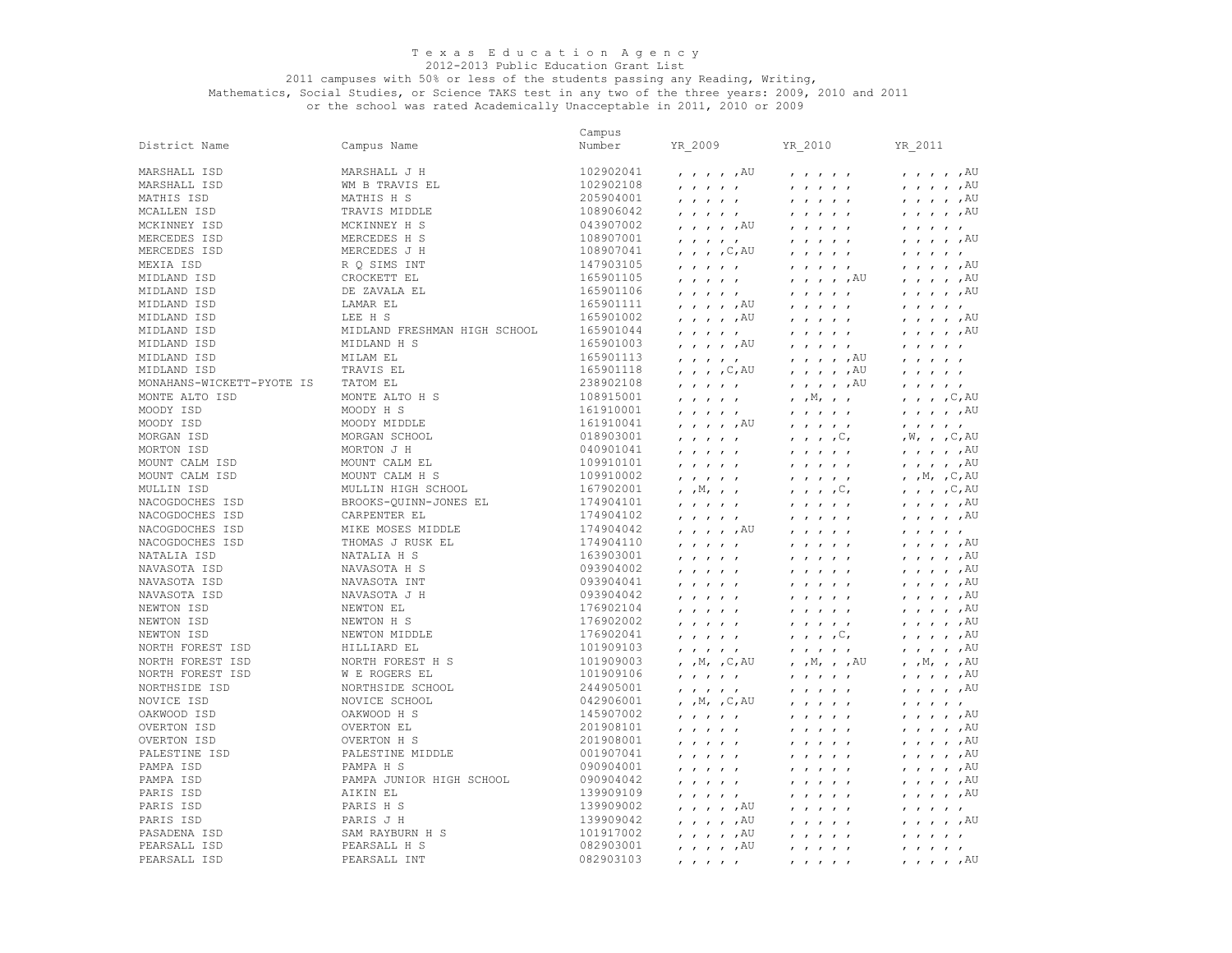#### 2012-2013 Public Education Grant List

#### 2011 campuses with 50% or less of the students passing any Reading, Writing,

Mathematics, Social Studies, or Science TAKS test in any two of the three years: 2009, 2010 and 2011 or the school was rated Academically Unacceptable in 2011, 2010 or 2009

 PFLUGERVILLE ISD PHARR-SAN JUAN-ALAMO ISD PSJA SOUTHWEST H S PINE TREE ISD **PINE TREE INT**  QUINLAN ISD RIO VISTA ISD ROBSTOWN ISD ROCKDALE ISD ROCKDALE ISD ROCKSPRINGS ISD ROSEBUD-LOTT ISD ROXTON ISD District Name PEARSALL ISD PERRIN-WHITT CISD PERRYTON ISD PFLUGERVILLE ISD PHARR-SAN JUAN-ALAMO ISD ALAMO MIDDLE PLANO ISD PLEASANTON ISD PORT ARTHUR ISD PORT ARTHUR ISD PORT ARTHUR ISD POTEET ISD POTEET ISD PREMONT ISD PREMONT ISD QUANAH ISD QUEEN CITY ISD RANGER ISD<br>RAYMONDVILLE ISD RAYMONDVILLE ISD RAYMONDVILLE ISD REAGAN COUNTY ISD REAGAN COUNTY ISD REFUGIO ISD RICHARDS ISD ROBSTOWN ISD ROSEBUD-LOTT ISD ROTAN ISD ROUND ROCK ISD ROUND ROCK ISD ROYAL ISD SABINAL ISD SAN ANTONIO ISD SAN ANTONIO ISD SAN ANTONIO ISD SAN ANTONIO ISD SAN ANTONIO ISD SAN ANTONIO ISD SAN ANTONIO ISD SAN ANTONIO ISD SAN ANTONIO ISD SAN ANTONIO ISD SAN AUGUSTINE ISD SAN AUGUSTINE ISD Campus Name PEARSALL J H PERRIN H S PERRYTON J H WESTVIEW MIDDLE WIELAND EL ARMSTRONG MIDDLE PLEASANTON H S DOWLING EL HOUSTON EL<br>MEMORTAL H S MEMORIAL H S POTEET H S POTEET J H PREMONT CENTRAL EL PREMONT H S QUANAH H S QUEEN CITY H S WH FORD H S RANGER H S<br>MYRA GREEN MIDDLE MYRA GREEN MIDDLE RAYMONDVILLE H S REAGAN COUNTY H S REAGAN COUNTY MIDDLE REFUGIO H S RICHARDS H S RIO VISTA H S ROBSTOWN H S SEALE J H ROCKDALE H S ROCKDALE J H ROCKSPRINGS H S ROSEBUD-LOTT H S ROSEBUD-LOTT MIDDLE ROTAN H S BLUEBONNET EL CEDAR RIDGE H S ROXTON H S ROYAL H S SABINAL MIDDLE CONNELL MIDDLE DAVIS MIDDLE HOUSTON H S JEFFERSON H S LOWELL ACADEMY M L KING ACADEMY PERSHING EL SARAH S KING EL TAFOLLA MIDDLE WHEATLEY MIDDLE SAN AUGUSTINE EL SAN AUGUSTINE INT Campus Number YR\_2009 YR\_2010 YR\_2011 082903041 , , , , , , , , , , , , , ,C,AU 119903001 , , , , , , , , , , , , , , ,AU 179901041 , , , , , , , , , , , , , , ,AU  $\overline{a}$ 227904117 , , , , , , , , , , , , , , ,AU 108909042 , , , , , , , , , , , , , , ,AU  $11111$  ,  $11111$ 092904102 , , , , , , , , , , , , , , ,AU 043910045 , , , , ,AU , , , , , , , , , , 007905001 , , , , , , , , , , , , , , ,AU 123907113 , , , , , , , , , , , , , , ,AU 123907103 , , , , , , , , , , , , , , ,AU 123907009 , , , , , , , , , , , , , , ,AU 007906001 , , , , , , , , , , , , , , ,AU 007906041 , , , , , , , , , , , , , , ,AU 125905101 , , , , , , , , , , , , , , , , , c, AU<br>125905001 , , M, , , AU , , M, , C, , M, , C, AU 125905001 , , M, , , AU , , M, , C,<br>099903001 , , M, , , AU , , M, , , AU 099903001 , ,M, , ,AU , ,M, , ,AU , , , , , 034907001 , , , , , , , , , , , , , , ,AU 116908001 , , , , ,AU , , , , , , , , , , 067907001 , , , , , , , , , , , , , , ,AU 245903041 , , , ,C,AU , , , , , , , , , ,AU 245903001 , ,M, , , , , , , ,AU , , , , , 192901001 , , , , , , , , , , , , , , ,AU 192901041 , , , ,C,AU , , , , , , , , , ,AU 196903001 , , , , , , , , , , , , , , ,AU 093905001 , , , , , , , , , , , , , , ,AU 126907001 , , , , , , , , , , , , , , ,AU 178909001 , , , ,C,AU , , , , , , , , , , 178909041 , , , ,C, , , , , , , , , , ,AU 166904001 , , , , , , , , , , , , , , ,AU 166904041 , , , , , , , , , , , , , , ,AU 069901001 , ,M, , ,AU , , , , , , , , , , 073905001 , , , , , , , , , , , , , , ,AU 073905041 , , , , , , , , , ,AU , , , , , 076904001 , , , , , , , , , , , , , , ,AU 246909118 , , , , , , , , , , , , , , ,AU 246909008 , , , , , , , , , , , , , , ,AU 139908001 , , , , , , , , , ,AU , , , , , 237905002 , , , , , , , , , ,AU , , , , , 232902041 , , , ,C,AU , , , , , , , , , ,AU 015907041 , , , ,C, , , , , , , , , , ,AU 015907043 , , , ,C,AU , , , , , , , , , ,AU 015907006 , ,M, ,C,AU , , , , ,AU , , , , ,AU 015907007 , , , , ,AU , , , , , , , , , , 015907051 , , , ,C,AU , , , , , , , , , ,  $\overline{C_1}$ , ,  $\overline{C_2}$  ,  $\overline{A}U$  ,  $\overline{C_1}$  ,  $\overline{C_2}$  ,  $\overline{C_3}$  ,  $\overline{C_4}$  ,  $\overline{C_5}$  ,  $\overline{C_6}$  ,  $\overline{C_7}$  ,  $\overline{C_8}$  ,  $\overline{C_8}$  ,  $\overline{C_9}$  ,  $\overline{C_9}$  ,  $\overline{C_8}$  ,  $\overline{C_9}$  ,  $\overline{C_9}$  , 015907158 , , , ,C,AU , , , , , , , , , ,  $0, \, \ldots, \, C, \, C, \, \ldots, \, \ldots, \, \ldots, \, C, \, \ldots, \, \ldots, \, C$ 015907061 , , , , , , , , , , , , , , ,AU 015907046 , , , , , , , , ,C,AU , , , ,C,AU 203901102 , , , , , , , , , , , , , , ,AU 203901101 , , , ,C,AU , , , , , , , , , ,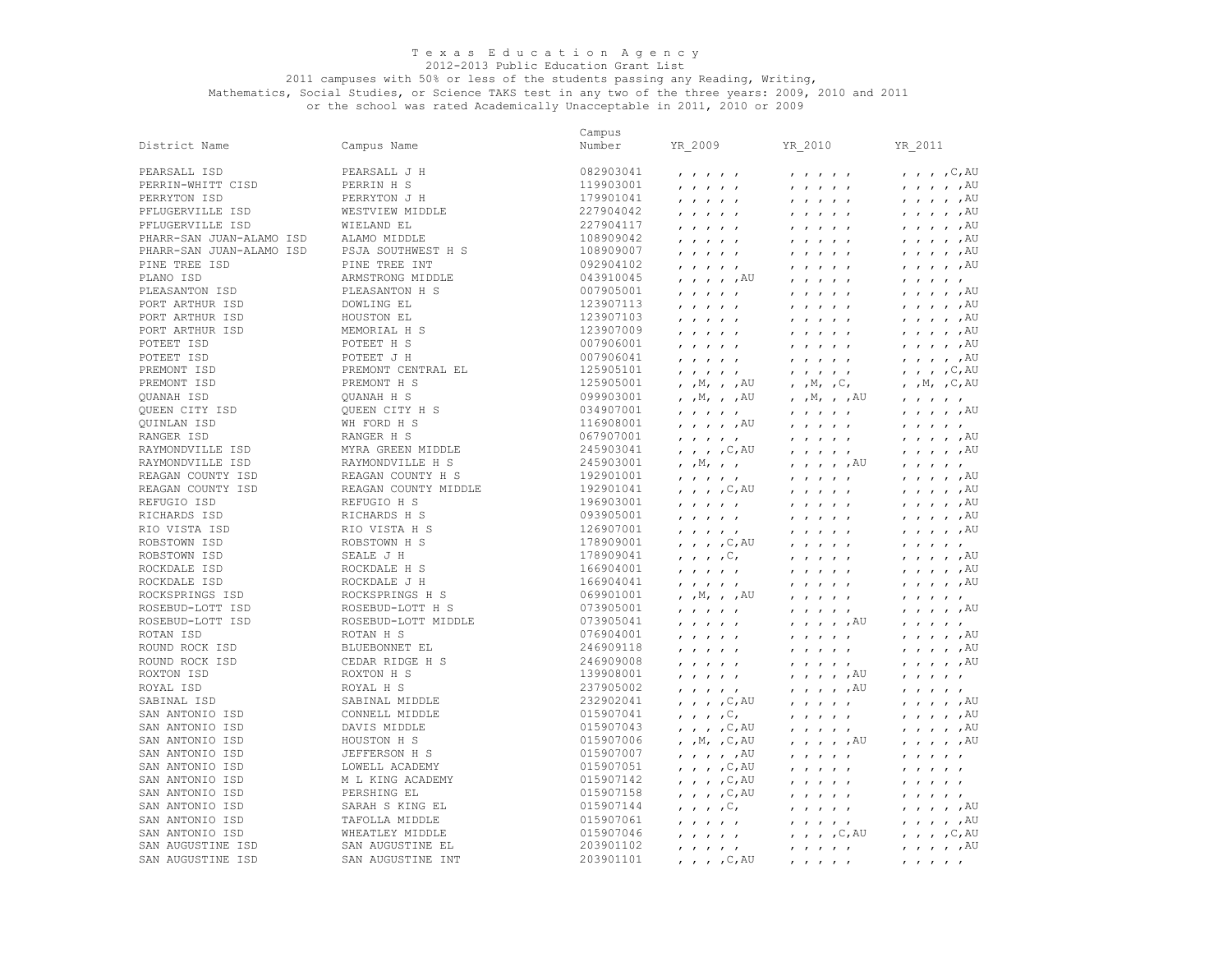## 2012-2013 Public Education Grant List

#### 2011 campuses with 50% or less of the students passing any Reading, Writing,

|                         |                                | Campus    |                                                                  |                                                                  |                                                                  |
|-------------------------|--------------------------------|-----------|------------------------------------------------------------------|------------------------------------------------------------------|------------------------------------------------------------------|
| District Name           | Campus Name                    | Number    | YR 2009                                                          | YR 2010                                                          | YR_2011                                                          |
|                         |                                |           |                                                                  |                                                                  |                                                                  |
| SAN BENITO CISD         | MILLER JORDAN MIDDLE           | 031912042 | $\mathbf{r}$ $\mathbf{r}$ $\mathbf{r}$ $\mathbf{r}$ $\mathbf{r}$ | $\mathbf{r}$ , $\mathbf{r}$ , $\mathbf{C}$ ,                     | $, , , , , , A$ U                                                |
| SAN BENITO CISD         | SAN BENITO VETERANS MEMORIAL A | 031912007 | $1$ $1$ $1$ $1$ $1$                                              | $\mathbf{r}$ $\mathbf{r}$ $\mathbf{r}$ $\mathbf{r}$ $\mathbf{r}$ | $, \, , \, , \, , \, ,$ $\mathbb{A} \mathbb{U}$                  |
| SAN DIEGO ISD           | SAN DIEGO H S                  | 066902001 | $\mathbf{r}$ $\mathbf{r}$ $\mathbf{r}$ $\mathbf{r}$ $\mathbf{r}$ | $1$ $1$ $1$ $1$ $1$                                              | $, , , , , , A$ U                                                |
| SAN FELIPE-DEL RIO CISD | DEL RIO FRESHMAN SCHOOL        | 233901002 | $\mathbf{r}$ $\mathbf{r}$ $\mathbf{r}$ $\mathbf{r}$ $\mathbf{r}$ | $\mathbf{r}$ $\mathbf{r}$ $\mathbf{r}$ $\mathbf{r}$ $\mathbf{r}$ | $\prime$ $\prime$ $\prime$ $\prime$ $\prime$ $\lambda$ U         |
| SAN SABA ISD            | SAN SABA EL                    | 206901101 | $\mathbf{r}$ $\mathbf{r}$ $\mathbf{r}$ $\mathbf{r}$ $\mathbf{r}$ | $, \, \, , \, \, , \, \, , \,$ $,$ $\mathbb{A} \mathbb{U}$       | $\mathbf{r}$ $\mathbf{r}$ $\mathbf{r}$ $\mathbf{r}$              |
| SAN SABA ISD            | SAN SABA H S                   | 206901001 | $\mathbf{r}$ $\mathbf{r}$ $\mathbf{r}$ $\mathbf{r}$              | $\mathbf{r}$ $\mathbf{r}$ $\mathbf{r}$ $\mathbf{r}$ $\mathbf{r}$ | $, , , , , , A$ U                                                |
| SANTA MARIA ISD         | SANTA MARIA MIDDLE             | 031913041 | , , , , C, AU                                                    |                                                                  | $, , , , , , A$ U                                                |
| SANTA MARIA ISD         | TONY GONZALEZ EL               | 031913101 | $\mathbf{r}$ $\mathbf{r}$ $\mathbf{r}$ $\mathbf{r}$ $\mathbf{r}$ | $1$ $1$ $1$ $1$ $1$                                              | $\prime$ $\prime$ $\prime$ $\prime$ $\prime$ $\lambda$ U         |
| SCHULENBURG ISD         | SCHULENBURG EL                 | 075903102 | $\mathbf{r}$ $\mathbf{r}$ $\mathbf{r}$ $\mathbf{r}$ $\mathbf{r}$ | $\mathbf{r}$ $\mathbf{r}$ $\mathbf{r}$ $\mathbf{r}$ $\mathbf{r}$ | $, \, , \, , \, , \, ,$ $\,$ $\mathbb{A}^{\mathbb{U}}$           |
| SEAGRAVES ISD           | SEAGRAVES H S                  | 083901001 |                                                                  |                                                                  | $, , , , , , A$ U                                                |
| SEAGRAVES ISD           | SEAGRAVES J H                  | 083901041 | $\mathbf{r}$ $\mathbf{r}$ $\mathbf{r}$ $\mathbf{r}$ $\mathbf{r}$ | $\mathbf{r}$ $\mathbf{r}$ $\mathbf{r}$ $\mathbf{r}$ $\mathbf{r}$ | , AU                                                             |
| SEGUIN ISD              | SEGUIN HIGH SCHOOL             | 094901001 | , , , , $C$ , AU                                                 | $\mathbf{r}$ , $\mathbf{r}$ , $\mathbf{r}$ , $\mathbf{r}$        | $\mathbf{r}$ $\mathbf{r}$ $\mathbf{r}$                           |
|                         |                                |           | $\mathbf{r}$ $\mathbf{r}$ $\mathbf{r}$ $\mathbf{r}$ $\mathbf{r}$ | $\mathbf{r}$ $\mathbf{r}$ $\mathbf{r}$ $\mathbf{r}$ $\mathbf{r}$ | $, , , , , , A$ U                                                |
| SHEPHERD ISD            | SHEPHERD INT                   | 204904102 | $\mathbf{r}$ $\mathbf{r}$ $\mathbf{r}$ $\mathbf{r}$ $\mathbf{r}$ | $1$ $1$ $1$ $1$ $1$                                              | $, , , , , , A$ U                                                |
| SHEPHERD ISD            | SHEPHERD MIDDLE                | 204904041 | $1$ $1$ $1$ $1$ $1$                                              | $\mathbf{r}$ $\mathbf{r}$ $\mathbf{r}$                           | , AU<br>$\mathbf{r}$ $\mathbf{r}$ $\mathbf{r}$                   |
| SHERMAN ISD             | DILLINGHAM INT                 | 091906102 | $\mathbf{r}$ $\mathbf{r}$ $\mathbf{r}$ $\mathbf{r}$ $\mathbf{r}$ | $\mathbf{r}$<br>$\mathbf{r}$ $\mathbf{r}$ $\mathbf{r}$           | $, , , , , , A$ U                                                |
| SILSBEE ISD             | EDWARDS-JOHNSON MEMORIAL MIDDL | 100904041 | $\mathbf{r}$ $\mathbf{r}$ $\mathbf{r}$ $\mathbf{r}$ $\mathbf{r}$ | $\mathbf{r}$ $\mathbf{r}$ $\mathbf{r}$ $\mathbf{r}$ $\mathbf{r}$ | $, , , , , , A$ U                                                |
| SMITHVILLE ISD          | SMITHVILLE EL                  | 011904101 |                                                                  | $\mathbf{r}$ $\mathbf{r}$ $\mathbf{r}$                           | , AU<br>$\mathbf{r}$ $\mathbf{r}$ $\mathbf{r}$                   |
| SNOOK ISD               | SNOOK MIDDLE SCH               | 026903042 | $\mathbf{r}$ $\mathbf{r}$ $\mathbf{r}$ $\mathbf{r}$ $\mathbf{r}$ | $\mathbf{r}$<br>$\mathbf{r}$ $\mathbf{r}$                        | $, , , , , , A$ U                                                |
| SOMERSET ISD            | SOMERSET H S                   | 015909001 | $\mathbf{r}$ $\mathbf{r}$ $\mathbf{r}$ $\mathbf{r}$ $\mathbf{r}$ | $\mathbf{r}$ $\mathbf{r}$ $\mathbf{r}$ $\mathbf{r}$ $\mathbf{r}$ | $\prime$ , $\prime$ , $\prime$ , $\text{AU}$                     |
| SOMERSET ISD            | SOMERSET J H                   | 015909041 | $\mathbf{r}$ $\mathbf{r}$ $\mathbf{r}$ $\mathbf{r}$ $\mathbf{r}$ | $\mathbf{r}$ $\mathbf{r}$ $\mathbf{r}$ $\mathbf{r}$ $\mathbf{r}$ | $, , , , , , A$ U                                                |
| SOUTH SAN ANTONIO ISD   | SOUTH SAN ANTONIO H S          | 015908001 | , , , , , AU                                                     | $\mathbf{r}$<br>$\mathbf{r}$ $\mathbf{r}$ $\mathbf{r}$           | $\mathbf{r}$ $\mathbf{r}$ $\mathbf{r}$ $\mathbf{r}$ $\mathbf{r}$ |
| SPRING BRANCH ISD       | SPRING WOODS MIDDLE            | 101920044 | $\mathbf{r}$ $\mathbf{r}$ $\mathbf{r}$ $\mathbf{r}$ $\mathbf{r}$ | $1$ $1$ $1$ $1$ $1$                                              | $, , , , , , A$ U                                                |
| SPRING ISD              | ANDY DEKANEY H S               | 101919003 | $1$ $1$ $1$ $1$ $1$                                              | $\mathbf{r}$ $\mathbf{r}$ $\mathbf{r}$ $\mathbf{r}$ $\mathbf{r}$ | , , , , , ,                                                      |
| SPRING ISD              | <b>BAMMEL MIDDLE</b>           | 101919046 | $\mathbf{r}$ $\mathbf{r}$ $\mathbf{r}$ $\mathbf{r}$ $\mathbf{r}$ | 1 1 1 1 1                                                        | $\prime$ , $\prime$ , $\prime$ , $\overline{A}U$                 |
| SPRING ISD              | EDWIN M WELLS MIDDLE           | 101919043 | $\cdot$ $\cdot$ $\cdot$ $\cdot$                                  | $, \; , \; , \; , \; , \;$                                       | $\mathbf{r}$ $\mathbf{r}$ $\mathbf{r}$ $\mathbf{r}$ $\mathbf{r}$ |
| SPRING ISD              | WESTFIELD H S                  | 101919002 | $\mathbf{r}$ $\mathbf{r}$ $\mathbf{r}$ $\mathbf{r}$ $\mathbf{r}$ | $\mathbf{r}$ $\mathbf{r}$ $\mathbf{r}$ $\mathbf{r}$ $\mathbf{r}$ | $, \; , \; , \; , \; , \;$ AU                                    |
| STAR ISD                | STAR SCHOOL                    | 167903001 | $, \, \cdot \,$ , $, \, \cdot \,$ , $\mathbb{A} \mathbb{U}$      |                                                                  |                                                                  |
| SULPHUR SPRINGS ISD     | SULPHUR SPRINGS H S            | 112901002 |                                                                  | $\mathbf{r}$ $\mathbf{r}$ $\mathbf{r}$ $\mathbf{r}$ $\mathbf{r}$ | $\mathbf{r}$ $\mathbf{r}$ $\mathbf{r}$ $\mathbf{r}$              |
|                         |                                | 112901041 | , , , , , AU                                                     | $\mathbf{r}$ $\mathbf{r}$ $\mathbf{r}$ $\mathbf{r}$ $\mathbf{r}$ | $\mathbf{r}$ $\mathbf{r}$ $\mathbf{r}$ $\mathbf{r}$              |
| SULPHUR SPRINGS ISD     | SULPHUR SPRINGS MIDDLE         |           | $\mathbf{r}$ $\mathbf{r}$ $\mathbf{r}$ $\mathbf{r}$ $\mathbf{r}$ | $\mathbf{r}$ $\mathbf{r}$ $\mathbf{r}$ $\mathbf{r}$ $\mathbf{r}$ | $, \, , \, , \, , \, ,$ $\mathbb{A} \mathbb{U}$                  |
| SWEETWATER ISD          | SWEETWATER H S                 | 177902001 | $\mathbf{r}$ $\mathbf{r}$ $\mathbf{r}$ $\mathbf{r}$ $\mathbf{r}$ | $\mathbf{r}$<br>$\mathbf{r}$ $\mathbf{r}$ $\mathbf{r}$           | $, , , , , , A$ U                                                |
| TAFT ISD                | TAFT H S                       | 205907001 | $\mathbf{r}$ $\mathbf{r}$ $\mathbf{r}$ $\mathbf{r}$ $\mathbf{r}$ | $1$ $1$ $1$ $1$ $1$                                              | $\prime$ $\prime$ $\prime$ $\prime$ $\prime$ $\lambda$ U         |
| TAFT ISD                | TAFT J H                       | 205907041 | $, \quad , \quad , \quad , \mathbb{C}, \mathbb{AU}$              | $\mathbf{r}$ $\mathbf{r}$ $\mathbf{r}$ $\mathbf{r}$ $\mathbf{r}$ | $\mathbf{r}$ $\mathbf{r}$ $\mathbf{r}$ $\mathbf{r}$              |
| TAFT ISD                | WOODROE PETTY EL               | 205907101 | $\mathbf{r}$ $\mathbf{r}$ $\mathbf{r}$ $\mathbf{r}$              | $\mathbf{r}$<br>$\mathbf{r}$ $\mathbf{r}$                        | $, , , , , \subset, AU$                                          |
| TAHOKA ISD              | TAHOKA H S                     | 153904001 | $\mathbf{r}$ $\mathbf{r}$ $\mathbf{r}$ $\mathbf{r}$ $\mathbf{r}$ | $1$ $1$ $1$ $1$ $1$                                              | $\prime$ , $\prime$ , $\prime$ , $\overline{A}U$                 |
| TARKINGTON ISD          | TARKINGTON H S                 | 146907001 | $\mathbf{r}$ $\mathbf{r}$ $\mathbf{r}$ $\mathbf{r}$ $\mathbf{r}$ | $\mathbf{r}$ $\mathbf{r}$ $\mathbf{r}$ $\mathbf{r}$ $\mathbf{r}$ | $\prime$ , $\prime$ , $\prime$ , $\text{AU}$                     |
| TEAGUE ISD              | TEAGUE H S                     | 081904001 | $\prime$ , , , $\mu$ , $\sim$                                    | $\mathbf{r}$ $\mathbf{r}$ $\mathbf{r}$ $\mathbf{r}$ $\mathbf{r}$ | $\mathbf{r}$ $\mathbf{r}$ $\mathbf{r}$ $\mathbf{r}$ $\mathbf{r}$ |
| TEMPLE ISD              | LAMAR MIDDLE                   | 014909041 | , , , , , AU                                                     | $\mathbf{r}$ $\mathbf{r}$ $\mathbf{r}$ $\mathbf{r}$ $\mathbf{r}$ | $, \, \cdot \,$ , $, \, \text{AU}$                               |
| TEMPLE ISD              | MERIDITH-DUNBAR EL             | 014909115 | , $\texttt{W}, \texttt{M},$ , $\,$ , $\,$ AU                     | $\mathbf{r}$ $\mathbf{r}$ $\mathbf{r}$ $\mathbf{r}$ $\mathbf{r}$ | $\mathbf{r}$ $\mathbf{r}$ $\mathbf{r}$ $\mathbf{r}$ $\mathbf{r}$ |
| TEMPLE ISD              | SCOTT EL                       | 014909110 | 1 1 1 1 1                                                        | $\mathbf{r}$ $\mathbf{r}$ $\mathbf{r}$ $\mathbf{r}$ $\mathbf{r}$ | $, , , , , , A$ U                                                |
| TEMPLE ISD              | TEMPLE H S                     | 014909002 | $, \, , \, , \, , \, ,$ $\mathbb{A} \mathbb{U}$                  | $\mathbf{r}$ $\mathbf{r}$ $\mathbf{r}$ $\mathbf{r}$ $\mathbf{r}$ | $\mathbf{r}$ $\mathbf{r}$ $\mathbf{r}$ $\mathbf{r}$              |
| TEMPLE ISD              | TRAVIS MIDDLE                  | 014909042 | , , , , , AU                                                     | $\mathbf{r}$<br>$\mathbf{r}$ $\mathbf{r}$                        | $, \, , \, , \, , \, ,$ $\mathbb{A} \mathbb{U}$                  |
| TERRELL ISD             | DR BRUCE WOOD EL               | 129906106 | $\mathbf{r}$ $\mathbf{r}$ $\mathbf{r}$ $\mathbf{r}$ $\mathbf{r}$ | $\mathbf{r}$ $\mathbf{r}$ $\mathbf{r}$ $\mathbf{r}$ $\mathbf{r}$ | , , , , , ,                                                      |
| TERRELL ISD             | HERMAN FURLOUGH JR MIDDLE      | 129906041 | , , , , , AU                                                     | $\mathbf{r}$ $\mathbf{r}$ $\mathbf{r}$ $\mathbf{r}$ $\mathbf{r}$ | $, , , , , , A$ U                                                |
| TERRELL ISD             | J W LONG EL                    | 129906102 | $, \, , \, , \, , \, ,$ $\mathbb{A} \mathbb{U}$                  |                                                                  | , AU<br>$\mathbf{r}$ $\mathbf{r}$ $\mathbf{r}$                   |
| TERRELL ISD             | TERRELL H S                    | 129906002 |                                                                  | $\mathbf{r}$ , $\mathbf{r}$ , $\mathbf{r}$ , $\mathbf{r}$        | $\prime$ , $\prime$ , $\prime$ , $\overline{A}U$                 |
| TEXAS CITY ISD          | TEXAS CITY H S                 | 084906001 | $\mathbf{r}$ $\mathbf{r}$ $\mathbf{r}$ $\mathbf{r}$ $\mathbf{r}$ | $\mathbf{r}$<br>$\mathbf{r}$ $\mathbf{r}$ $\mathbf{r}$           |                                                                  |
|                         |                                |           | , , , , , AU                                                     | $\mathbf{r}$ $\mathbf{r}$ $\mathbf{r}$ $\mathbf{r}$ $\mathbf{r}$ | $\mathbf{r}$ $\mathbf{r}$ $\mathbf{r}$ $\mathbf{r}$              |
| THREE RIVERS ISD        | THREE RIVERS H S               | 149902001 | $\mathbf{r}$ $\mathbf{r}$ $\mathbf{r}$ $\mathbf{r}$ $\mathbf{r}$ | $\mathbf{r}$ $\mathbf{r}$ $\mathbf{r}$ $\mathbf{r}$ $\mathbf{r}$ | $, \, , \, , \, , \, ,$ $\mathbb{A} \mathbb{U}$                  |
| TRINIDAD ISD            | TRINIDAD SCHOOL                | 107907001 | $\mathbf{r}$ $\mathbf{r}$ $\mathbf{r}$ $\mathbf{r}$ $\mathbf{r}$ | , , , , , AU                                                     | $\prime$ , $\prime$ , $\prime$ , $\overline{A}U$                 |
| TRINITY ISD             | LANSBERRY EL                   | 228903103 | $\mathbf{r}$ $\mathbf{r}$ $\mathbf{r}$ $\mathbf{r}$ $\mathbf{r}$ | $\mathbf{r}$ $\mathbf{r}$ $\mathbf{r}$ $\mathbf{r}$ $\mathbf{r}$ | $\prime$ $\prime$ $\prime$ $\prime$ $\prime$ $\lambda$ U         |
| TRINITY ISD             | TRINITY H S                    | 228903001 | $\mathbf{r}$ $\mathbf{r}$ $\mathbf{r}$ $\mathbf{r}$ $\mathbf{r}$ | $\mathbf{r}$ $\mathbf{r}$                                        | , AU<br>$\mathbf{r}$ $\mathbf{r}$ $\mathbf{r}$                   |
| TRINITY ISD             | TRINITY INT                    | 228903042 | $\mathbf{r}$ $\mathbf{r}$ $\mathbf{r}$ $\mathbf{r}$ $\mathbf{r}$ | $\mathbf{r}$<br>$\mathbf{r}$ $\mathbf{r}$ $\mathbf{r}$           | $\prime$ , $\prime$ , $\prime$ , $\overline{A}U$                 |
| TRINITY ISD             | TRINITY J H                    | 228903041 | , , , , C, AU                                                    | $\, \cdot \,$ , , , $\, \mathbb{C}$ ,                            | $\mathbf{r}$ $\mathbf{r}$ $\mathbf{r}$ $\mathbf{r}$ $\mathbf{r}$ |
| TYLER ISD               | DOGAN MIDDLE                   | 212905042 | $\prime$ , $\prime$ , $\circ$ , $\circ$                          | $\mathbf{r}$ , $\mathbf{r}$ , $\mathbf{r}$ , $\mathbf{r}$        |                                                                  |